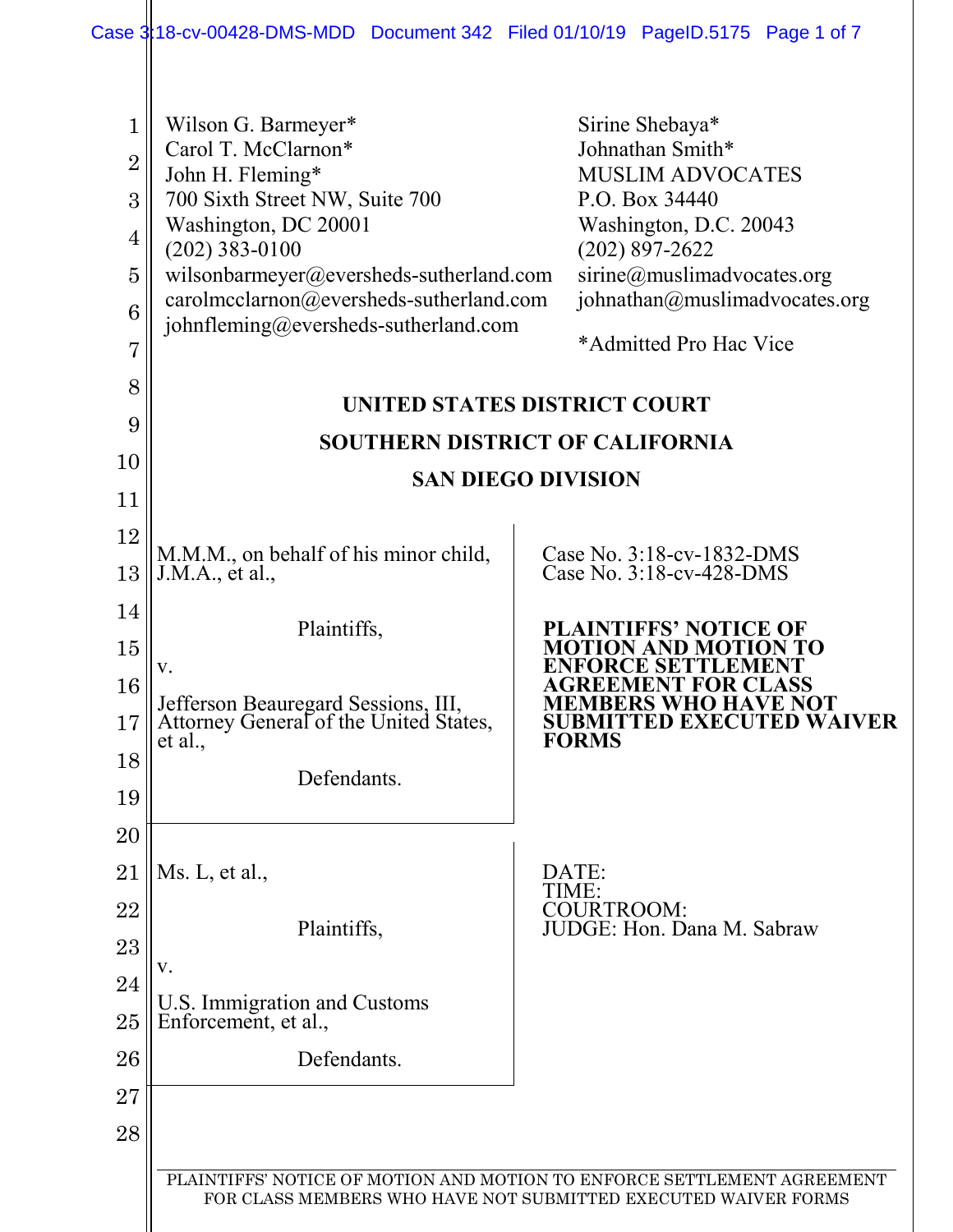1

4

### **TO ALL DEFENDANTS AND THEIR ATTORNEYS OF RECORD:**

2 3 **PLEASE TAKE NOTICE THAT**, Plaintiffs in the above-captioned cases will, and hereby do, seek relief from the Court through a motion, to be heard and decided by the Court at the earliest time convenient for the Court.

5 6 7 8 9 10 11 12 13 14 15 16 17 18 19 Through this motion, Plaintiffs seek to enforce the settlement agreement with respect to class members who have not submitted executed waiver forms. The plain language of the settlement agreement states that the Government will implement settlement procedures for qualifying class members except those who knowingly and voluntarily waive their rights under the agreement. The Government's compliance with the settlement agreement is not contingent upon class members affirmatively taking any action or otherwise opting in to receive relief. Plaintiffs bring this motion due to the Government's position that it is not required to implement the settlement for class members who do not submit executed waiver forms, and thus who have not waived relief. Plaintiffs respectfully ask the Court to order the Government to comply with the settlement agreement for all qualifying class members unless class members knowingly and voluntarily waive their right to relief, to report to the Court on the settlement implementation, to provide Plaintiffs with the requested information as to class members who do not submit executed waiver forms, and to order any other relief the Court deems appropriate.

20 21 22 Plaintiffs' motion will be based upon this notice of motion and motion, the attached memorandum of points and authorities, and all the Court's files and records in this action.

23 24 This action is currently stayed, and Plaintiffs file this motion so that it can be heard promptly upon the lifting of the stay and completion of briefing.

25 26 27 28 2 PLAINTIFFS' NOTICE OF MOTION AND MOTION TO ENFORCE SETTLEMENT AGREEMENT FOR CLASS MEMBERS WHO HAVE NOT SUBMITTED EXECUTED WAIVER FORMS January 10, 2019 **EVERSHEDS SUTHERLAND (US) LLP** */s/ Wilson G. Barmeyer*\_\_\_\_\_\_\_\_\_\_\_\_\_ Wilson G. Barmeyer\* Carol T. McClarnon\*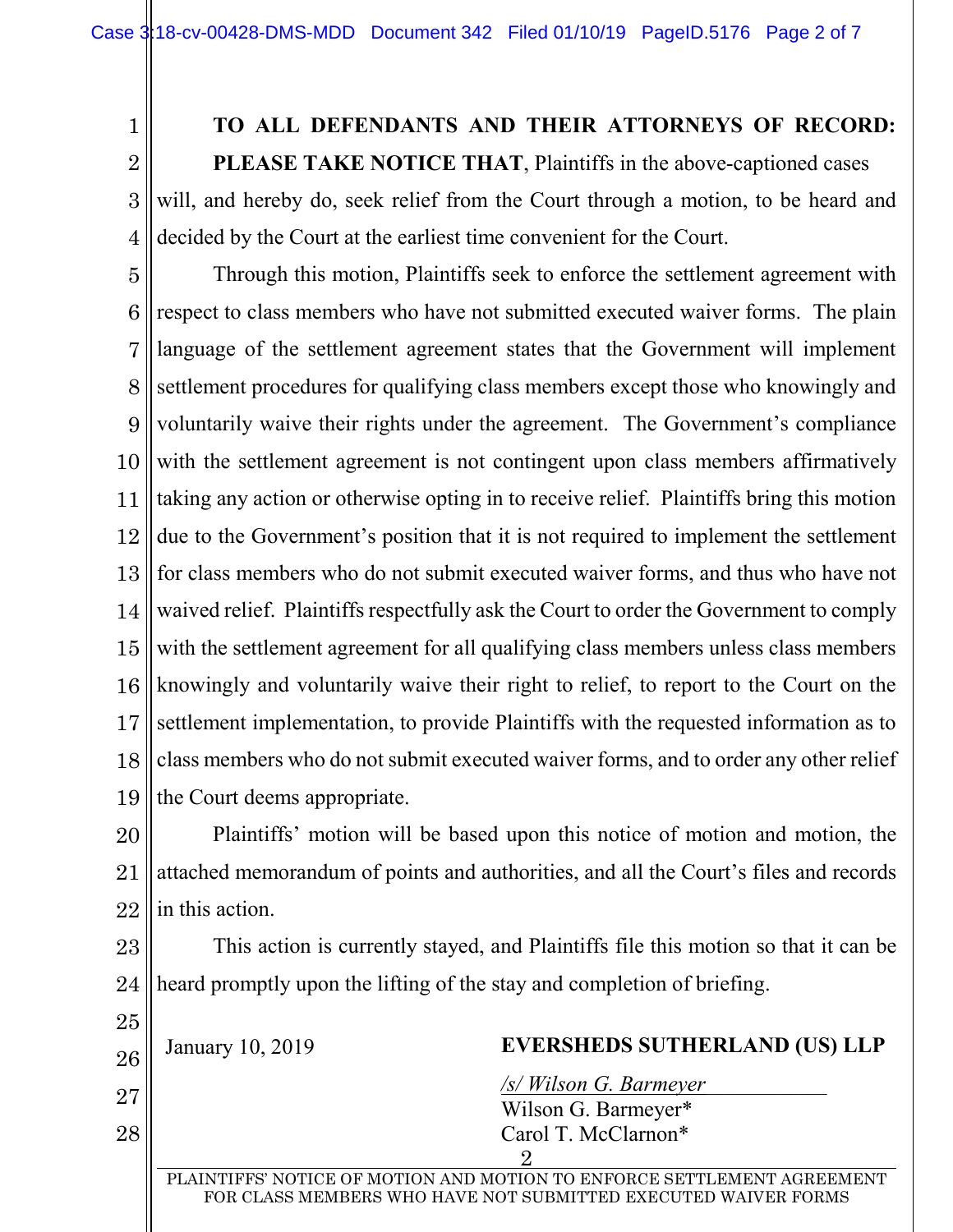| 1              | John H. Fleming*                                                                                                                          |
|----------------|-------------------------------------------------------------------------------------------------------------------------------------------|
| $\overline{2}$ | 700 Sixth Street NW, Suite 700                                                                                                            |
| 3              | Washington, DC 20001<br>$(202)$ 383-0100                                                                                                  |
|                | $(202)$ 637-3593 (facsimile)                                                                                                              |
| 4              | wilsonbarmeyer@eversheds-                                                                                                                 |
| 5              | sutherland.com                                                                                                                            |
| 6              | carolmcclarnon@eversheds-sutherland.com<br>johnfleming@eversheds-sutherland.com                                                           |
| 7              |                                                                                                                                           |
| 8              | Sirine Shebaya*                                                                                                                           |
|                | Johnathan Smith*                                                                                                                          |
| 9              | <b>MUSLIM ADVOCATES</b><br>P.O. Box 34440                                                                                                 |
| 10             | Washington, D.C. 20043                                                                                                                    |
| 11             | $(202)$ 897-2622                                                                                                                          |
| 12             | $(202)$ 508-1007 (facsimile)                                                                                                              |
|                | sirine@muslimadvocates.org                                                                                                                |
| 13             | johnathan@muslimadvocates.org                                                                                                             |
| 14             | Simon Y. Sandoval-Moshenberg*                                                                                                             |
| 15             | Sophia Gregg*                                                                                                                             |
| 16             | <b>LEGAL AID JUSTICE CENTER</b>                                                                                                           |
| 17             | 6066 Leesburg Pike, Suite 520                                                                                                             |
|                | Falls Church, VA 22041<br>$(703)$ 778-3450                                                                                                |
| 18             | (703) 778-3454 (facsimile)                                                                                                                |
| 19             | $simon@$ justice4all.org                                                                                                                  |
| 20             | sophia@justice4all.org                                                                                                                    |
| 21             | Aaron M. Olsen                                                                                                                            |
| 22             | Alreen Haeggquist                                                                                                                         |
|                | Haeggquist and Eck LLP                                                                                                                    |
| 23             | 225 Broadway, Ste 2050                                                                                                                    |
| 24             | San Diego, CA 92101<br>phone: 619.342.8000                                                                                                |
| 25             | fax: 619.342.7878                                                                                                                         |
| 26             | aarono@haelaw.com                                                                                                                         |
| 27             | ∗<br>Admitted Pro Hac Vice                                                                                                                |
| 28             |                                                                                                                                           |
|                | 3                                                                                                                                         |
|                | PLAINTIFFS' NOTICE OF MOTION AND MOTION TO ENFORCE SETTLEMENT AGREEMENT<br>FOR CLASS MEMBERS WHO HAVE NOT SUBMITTED EXECUTED WAIVER FORMS |
|                |                                                                                                                                           |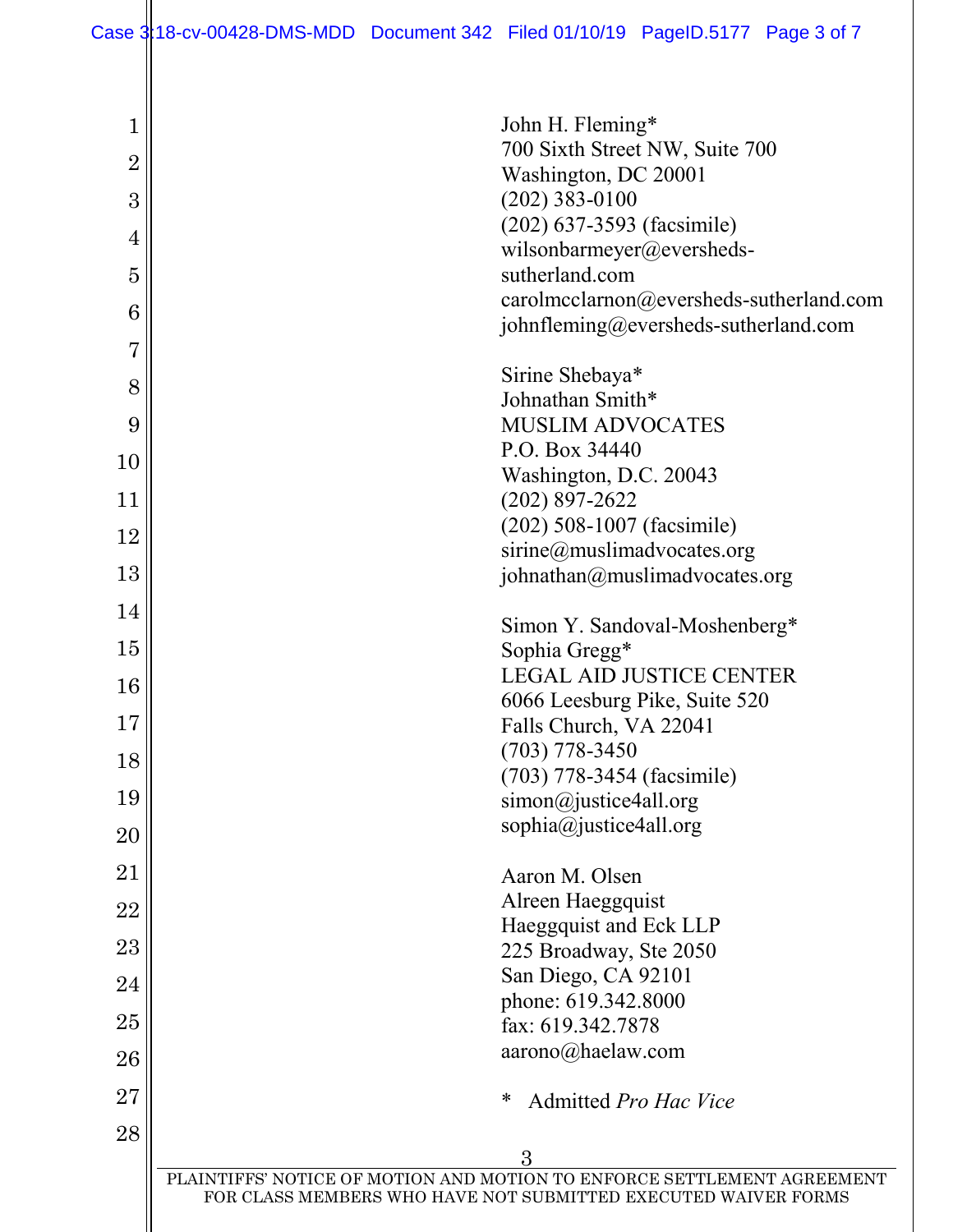| $\mathbf{1}$   | pending or forthcoming                                                                                                                         |
|----------------|------------------------------------------------------------------------------------------------------------------------------------------------|
| $\overline{2}$ | <b>Class Counsel for Parent Class</b>                                                                                                          |
| 3              |                                                                                                                                                |
| $\overline{4}$ |                                                                                                                                                |
| $\overline{5}$ |                                                                                                                                                |
| 6              |                                                                                                                                                |
| $\overline{7}$ |                                                                                                                                                |
| 8              |                                                                                                                                                |
| 9              |                                                                                                                                                |
| $10\,$         |                                                                                                                                                |
| 11             |                                                                                                                                                |
| $12\,$         |                                                                                                                                                |
| 13             |                                                                                                                                                |
| 14             |                                                                                                                                                |
| $15\,$         |                                                                                                                                                |
| 16             |                                                                                                                                                |
| 17             |                                                                                                                                                |
| 18             |                                                                                                                                                |
| 19             |                                                                                                                                                |
| 20             |                                                                                                                                                |
| 21             |                                                                                                                                                |
| 22             |                                                                                                                                                |
| 23             |                                                                                                                                                |
| 24             |                                                                                                                                                |
| $25\,$         |                                                                                                                                                |
| 26             |                                                                                                                                                |
| 27             |                                                                                                                                                |
| 28             |                                                                                                                                                |
|                | 4<br>PLAINTIFFS' NOTICE OF MOTION AND MOTION TO ENFORCE SETTLEMENT AGREEMENT<br>FOR CLASS MEMBERS WHO HAVE NOT SUBMITTED EXECUTED WAIVER FORMS |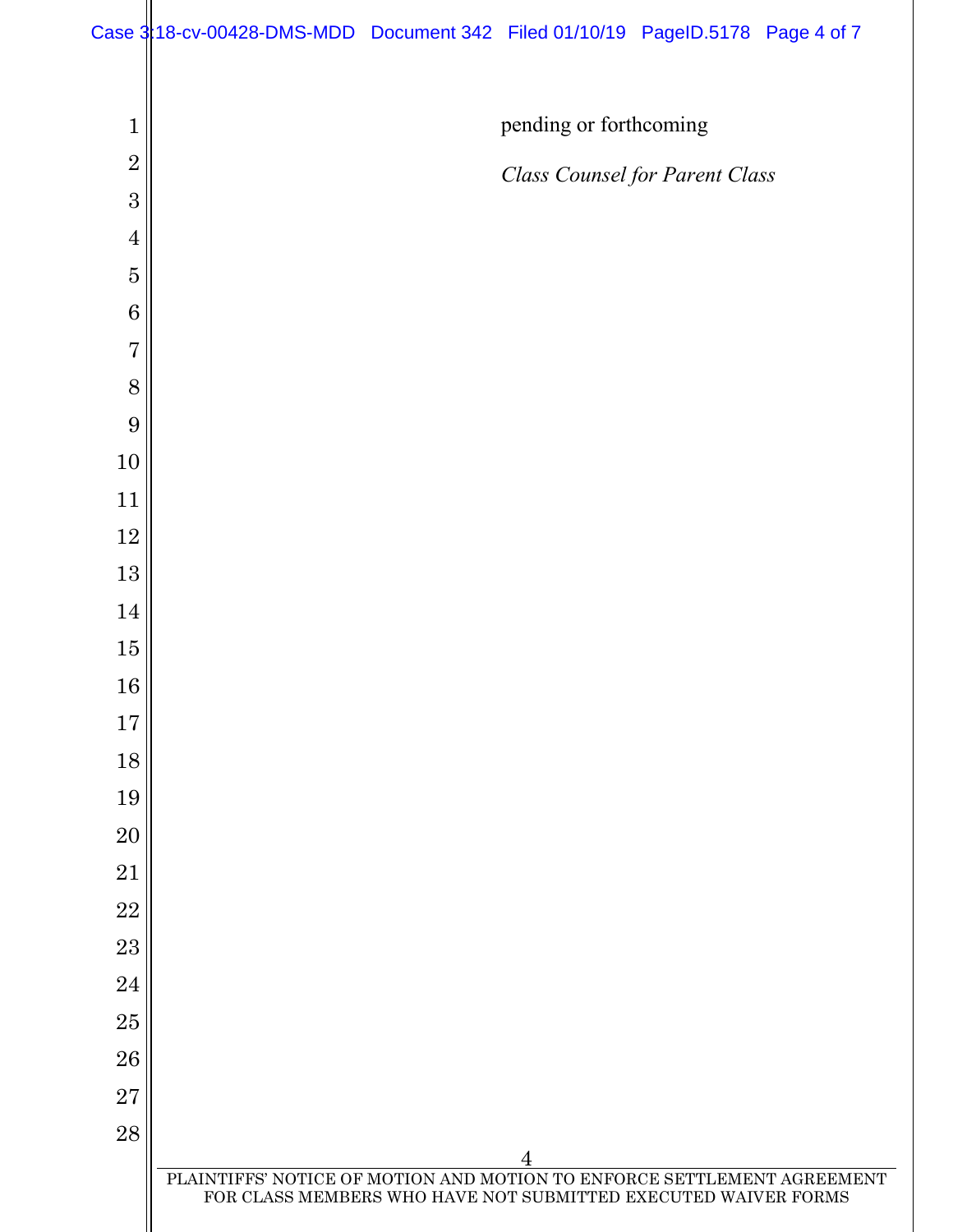| 1              | <b>HOGAN LOVELLS US LLP</b>                                                                                                               |
|----------------|-------------------------------------------------------------------------------------------------------------------------------------------|
| $\overline{2}$ |                                                                                                                                           |
|                | <b><u>/s/ Michael Maddigan</u></b>                                                                                                        |
| 3              | Michael Maddigan                                                                                                                          |
| 4              | (Cal. Bar No. 163450)                                                                                                                     |
| $\overline{5}$ | 1999 Avenue of the Stars, Suite 1400<br>Los Angeles, CA 90067                                                                             |
|                | Telephone: (310) 785-4727                                                                                                                 |
| 6              | Facsimile: (310) 785-4601                                                                                                                 |
| $\overline{7}$ | michael.maddigan@hoganlovells.com                                                                                                         |
| 8              |                                                                                                                                           |
|                | Justin W. Bernick*                                                                                                                        |
| 9              | Zachary W. Best*<br>T. Clark Weymouth*                                                                                                    |
| 10             | 555 Thirteenth Street, NW                                                                                                                 |
| 11             | Washington, DC 20004                                                                                                                      |
| 12             | Telephone: (202) 637-5600                                                                                                                 |
|                | Facsimile: (202) 637-5910                                                                                                                 |
| 13             | justin.bernick@hoganlovells.com                                                                                                           |
| 14             | t.weymouth@hoganlovells.com                                                                                                               |
| 15             | zachary.best@hoganlovells.com                                                                                                             |
|                | Oliver J. Armas*                                                                                                                          |
| 16             | Ira M. Feinberg (Cal. Bar No. 064066)                                                                                                     |
| 17             | 875 Third Avenue                                                                                                                          |
| 18             | New York, NY 10022                                                                                                                        |
|                | Telephone: (212) 918-3000                                                                                                                 |
| 19             | Facsimile: (212) 918-3100                                                                                                                 |
| 20             | oliver.armas@hoganlovells.com<br>ira.feinberg@hoganlovells.com                                                                            |
| 21             |                                                                                                                                           |
| 22             | Katherine A. Nelson*                                                                                                                      |
|                | 1601 Wewatta Street, Suite 900                                                                                                            |
| 23             | Denver, CO 80202                                                                                                                          |
| 24             | Telephone: (303) 899-7300                                                                                                                 |
| 25             | Facsimile: (303) 899-7333                                                                                                                 |
|                | katherine.nelson@hoganlovells.com                                                                                                         |
| 26             | Haley K. Costello Essig*                                                                                                                  |
| 27             | Park Place II, Ninth Floor                                                                                                                |
| 28             | 7930 Jones Branch Drive                                                                                                                   |
|                | $\overline{5}$                                                                                                                            |
|                | PLAINTIFFS' NOTICE OF MOTION AND MOTION TO ENFORCE SETTLEMENT AGREEMENT<br>FOR CLASS MEMBERS WHO HAVE NOT SUBMITTED EXECUTED WAIVER FORMS |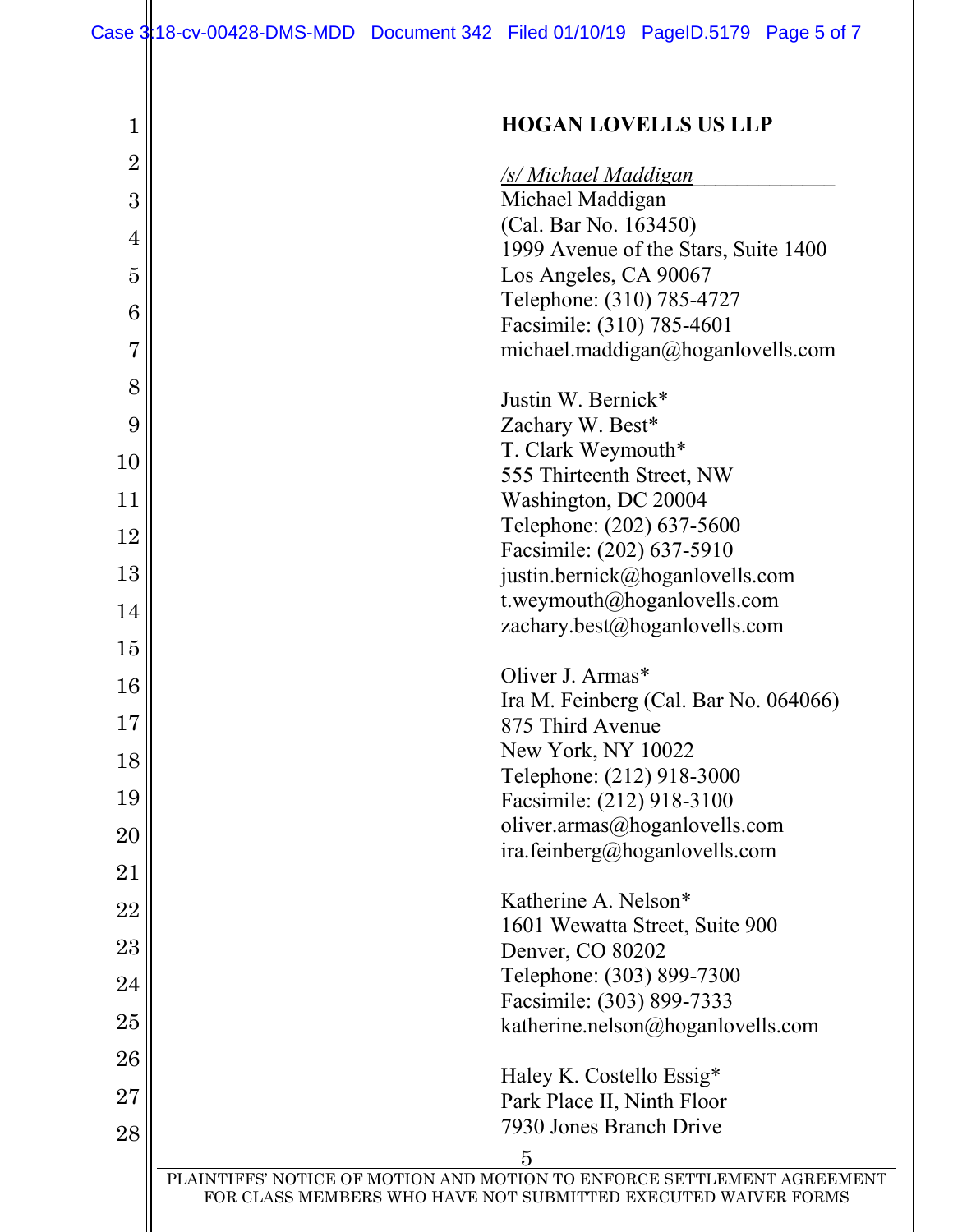| $\mathbf 1$    | McLean, VA 22102-3302                                                                                                                     |
|----------------|-------------------------------------------------------------------------------------------------------------------------------------------|
| $\overline{2}$ | Telephone: (703) 610-6100<br>Facsimile: (703) 610-6200                                                                                    |
| 3              | haley.essig@hoganlovells.com                                                                                                              |
| 4              | *Admitted pro hac vice                                                                                                                    |
| $\overline{5}$ |                                                                                                                                           |
| 6              | Class Counsel for Child Class in Related<br><b>Action MMM v Sessions</b>                                                                  |
| $\overline{7}$ |                                                                                                                                           |
| 8              | Lee Gelernt                                                                                                                               |
| 9              | <b>Judy Rabinovitz</b><br>Anand Balakrishnan                                                                                              |
| 10             | <b>Stephen Kang</b>                                                                                                                       |
| 11             | <b>Spencer Amdur</b><br>Daniel Galindo                                                                                                    |
|                | AMERICAN CIVIL LIBERTIES UNION                                                                                                            |
| 12             | <b>FOUNDATION</b>                                                                                                                         |
| 13             | 125 Broad St.<br>18th Floor                                                                                                               |
| 14             | New York, NY 10004                                                                                                                        |
| 15             | $T: (212) 549 - 2660$                                                                                                                     |
| 16             | $F: (212) 549 - 2654$                                                                                                                     |
| 17             | lgelernt@aclu.org<br>jrabinovitz@aclu.org                                                                                                 |
| 18             | abalakrishnan@aclu.org                                                                                                                    |
|                | skang@aclu.org                                                                                                                            |
| 19             | samdur@aclu.org<br>dgalindo@aclu.org                                                                                                      |
| 20             |                                                                                                                                           |
| 21             | <b>Class Counsel For Removed Parents</b>                                                                                                  |
| 22             |                                                                                                                                           |
| 23             |                                                                                                                                           |
| 24             |                                                                                                                                           |
| $25\,$         |                                                                                                                                           |
| 26             |                                                                                                                                           |
| 27             |                                                                                                                                           |
| 28             |                                                                                                                                           |
|                | 6                                                                                                                                         |
|                | PLAINTIFFS' NOTICE OF MOTION AND MOTION TO ENFORCE SETTLEMENT AGREEMENT<br>FOR CLASS MEMBERS WHO HAVE NOT SUBMITTED EXECUTED WAIVER FORMS |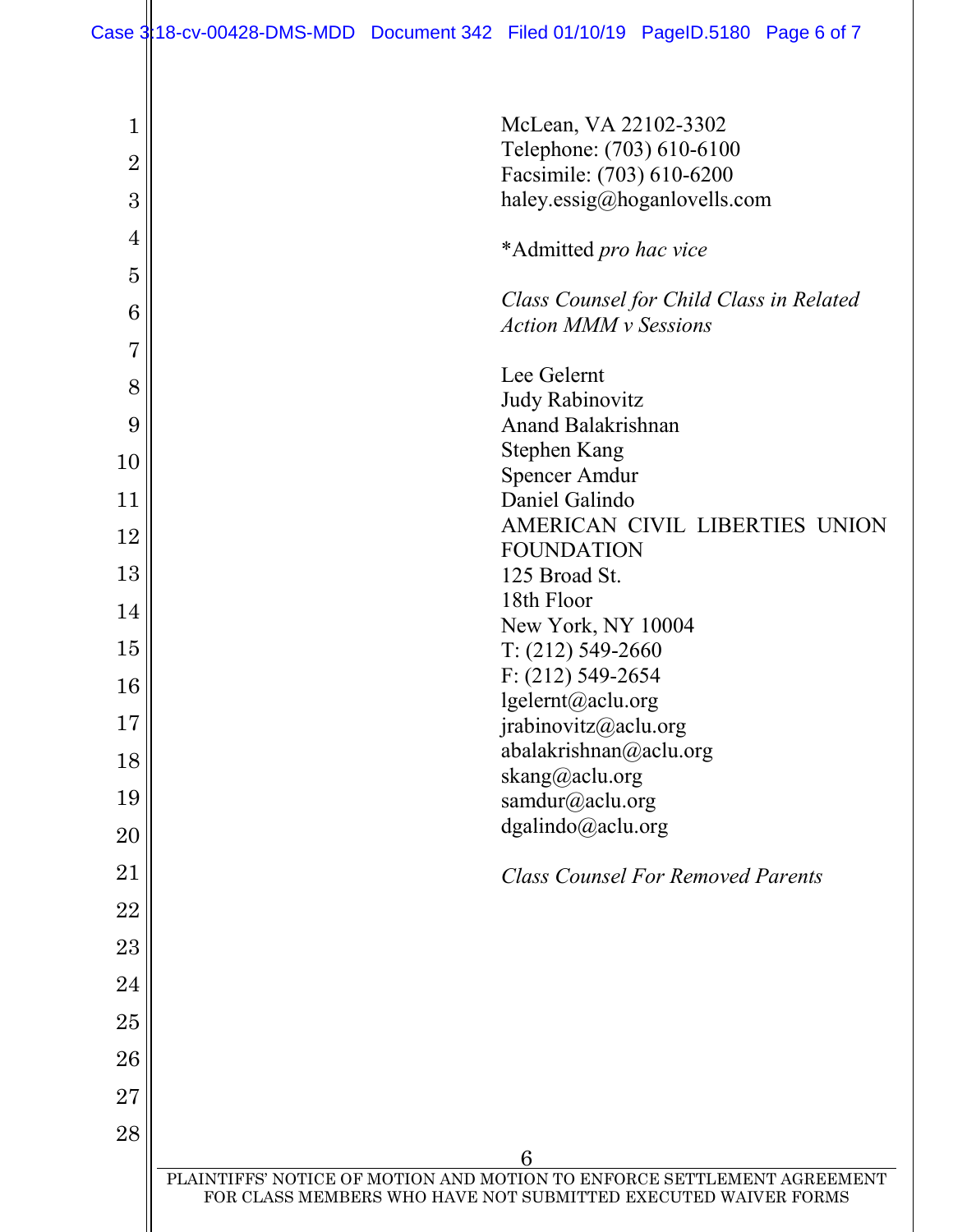PLAINTIFFS' NOTICE OF MOTION AND MOTION TO ENFORCE SETTLEMENT AGREEMENT FOR CLASS MEMBERS WHO HAVE NOT SUBMITTED EXECUTED WAIVER FORMS CERTIFICATE OF SERVICE I hereby certify that on January 10, 2019, I electronically filed the foregoing with the Clerk of the Court using the CM/ECF system which will send notification of such filing to the e-mail addresses denoted on the Electronic Mail Notice List. I certify under penalty of perjury under the laws of the United States of America that the foregoing is true and correct. Executed on January 10, 2019. */s/ Wilson G. Barmeyer*\_\_\_\_\_\_\_\_\_\_\_\_\_ Wilson G. Barmeyer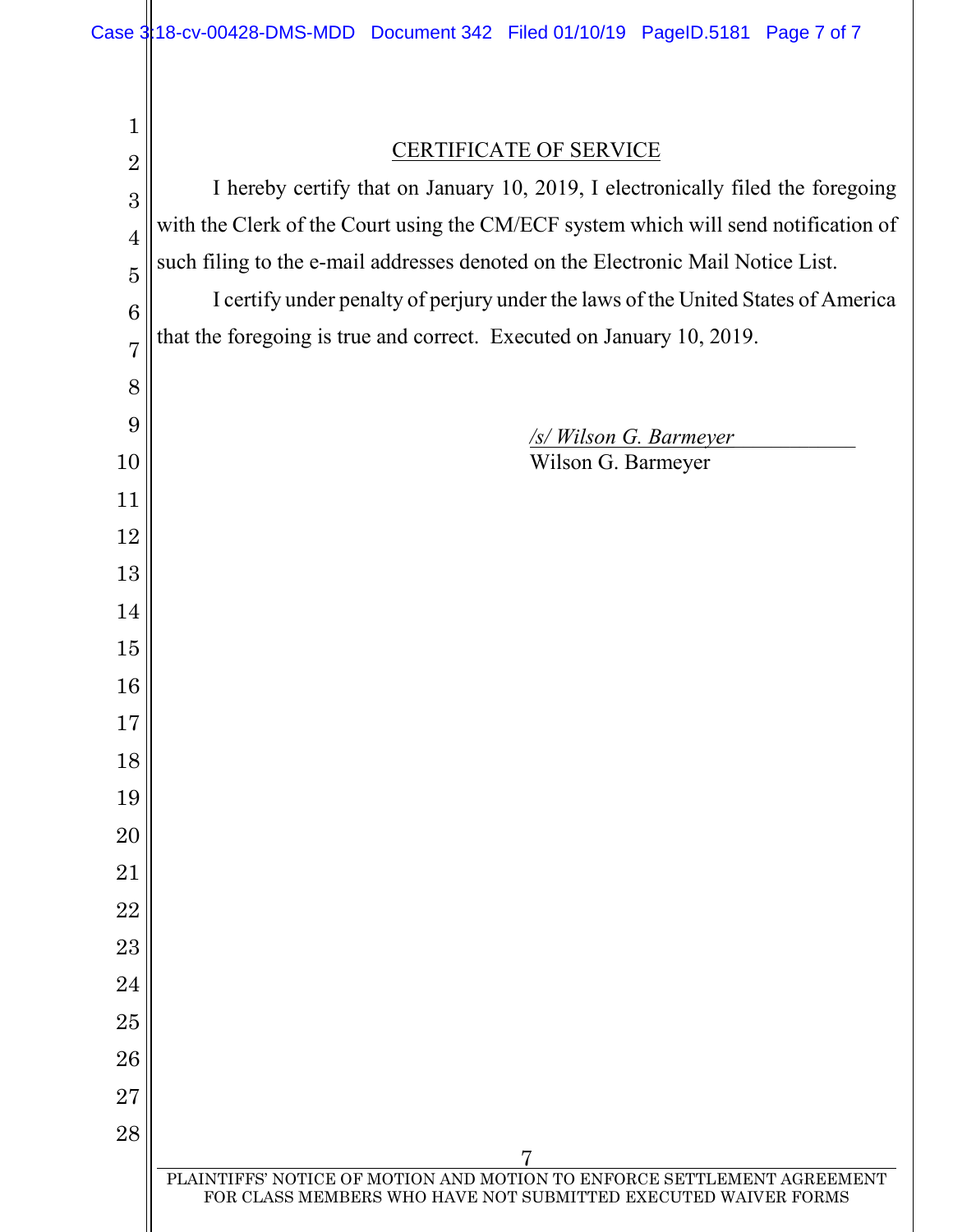|                                                                                                          | Case 3:18-cv-00428-DMS-MDD Document 342-1 Filed 01/10/19 PageID.5182 Page 1 of 13                                                                                                                                                                                          |                                                                                                                                                                                                                         |
|----------------------------------------------------------------------------------------------------------|----------------------------------------------------------------------------------------------------------------------------------------------------------------------------------------------------------------------------------------------------------------------------|-------------------------------------------------------------------------------------------------------------------------------------------------------------------------------------------------------------------------|
| 1<br>$\overline{2}$<br>3<br>$\overline{4}$<br>$\overline{5}$<br>6<br>$\overline{7}$<br>8                 | Wilson G. Barmeyer*<br>Carol T. McClarnon*<br>John H. Fleming*<br>700 Sixth Street NW, Suite 700<br>Washington, DC 20001<br>$(202)$ 383-0100<br>wilsonbarmeyer@eversheds-sutherland.com<br>carolmcclarnon@eversheds-sutherland.com<br>johnfleming@eversheds-sutherland.com | Sirine Shebaya*<br>Johnathan Smith*<br><b>MUSLIM ADVOCATES</b><br>P.O. Box 34440<br>Washington, D.C. 20043<br>$(202)$ 897-2622<br>sirine@muslimadvocates.org<br>johnathan@muslimadvocates.org<br>*Admitted Pro Hac Vice |
| 9                                                                                                        |                                                                                                                                                                                                                                                                            | UNITED STATES DISTRICT COURT                                                                                                                                                                                            |
| 10                                                                                                       |                                                                                                                                                                                                                                                                            | SOUTHERN DISTRICT OF CALIFORNIA                                                                                                                                                                                         |
| 11                                                                                                       |                                                                                                                                                                                                                                                                            | <b>SAN DIEGO DIVISION</b>                                                                                                                                                                                               |
| $12\,$                                                                                                   |                                                                                                                                                                                                                                                                            |                                                                                                                                                                                                                         |
| 13                                                                                                       | M.M.M., on behalf of his minor child,<br>J.M.A., et al.,                                                                                                                                                                                                                   | Case No. 3:18-cv-1832-DMS<br>Case No. 3:18-cv-428-DMS                                                                                                                                                                   |
| 14                                                                                                       |                                                                                                                                                                                                                                                                            |                                                                                                                                                                                                                         |
| 15                                                                                                       | Plaintiffs,                                                                                                                                                                                                                                                                | <b>MEMORANDUM OF POINTS</b><br>AND AUTHORITIES IN                                                                                                                                                                       |
| 16                                                                                                       |                                                                                                                                                                                                                                                                            | <b>SUPPORT OF PLAINTIFFS'</b><br><b>MOTION TO ENFORCE</b>                                                                                                                                                               |
| $17\,$                                                                                                   | Jefferson Beauregard Sessions, III,<br>Attorney General of the United States,                                                                                                                                                                                              | SETTLEMENT AGREEMENT<br><b>FOR CLASS MEMBERS WHO</b>                                                                                                                                                                    |
| 18                                                                                                       | et al.,                                                                                                                                                                                                                                                                    | <b>HAVE NOT SUBMITTED</b>                                                                                                                                                                                               |
| 19                                                                                                       | Defendants.                                                                                                                                                                                                                                                                | <b>EXECUTED WAIVER FORMS</b>                                                                                                                                                                                            |
| 20                                                                                                       |                                                                                                                                                                                                                                                                            |                                                                                                                                                                                                                         |
| 21                                                                                                       |                                                                                                                                                                                                                                                                            |                                                                                                                                                                                                                         |
| 22                                                                                                       | Ms. L, et al.,                                                                                                                                                                                                                                                             | DATE:<br>TIME:<br><b>COURTROOM:</b>                                                                                                                                                                                     |
| 23                                                                                                       | Plaintiffs,                                                                                                                                                                                                                                                                | JUDGE: Hon. Dana M. Sabraw                                                                                                                                                                                              |
| 24                                                                                                       | V.                                                                                                                                                                                                                                                                         |                                                                                                                                                                                                                         |
| 25                                                                                                       | U.S. Immigration and Customs                                                                                                                                                                                                                                               |                                                                                                                                                                                                                         |
| 26                                                                                                       | Enforcement, et al.,                                                                                                                                                                                                                                                       |                                                                                                                                                                                                                         |
| 27                                                                                                       | Defendants.                                                                                                                                                                                                                                                                |                                                                                                                                                                                                                         |
| 28                                                                                                       |                                                                                                                                                                                                                                                                            |                                                                                                                                                                                                                         |
| MEMORANDUM OF POINTS AND AUTHORITIES IN SUPPORT OF PLAINTIFFS' MOTION TO<br>ENFORCE SETTLEMENT AGREEMENT |                                                                                                                                                                                                                                                                            |                                                                                                                                                                                                                         |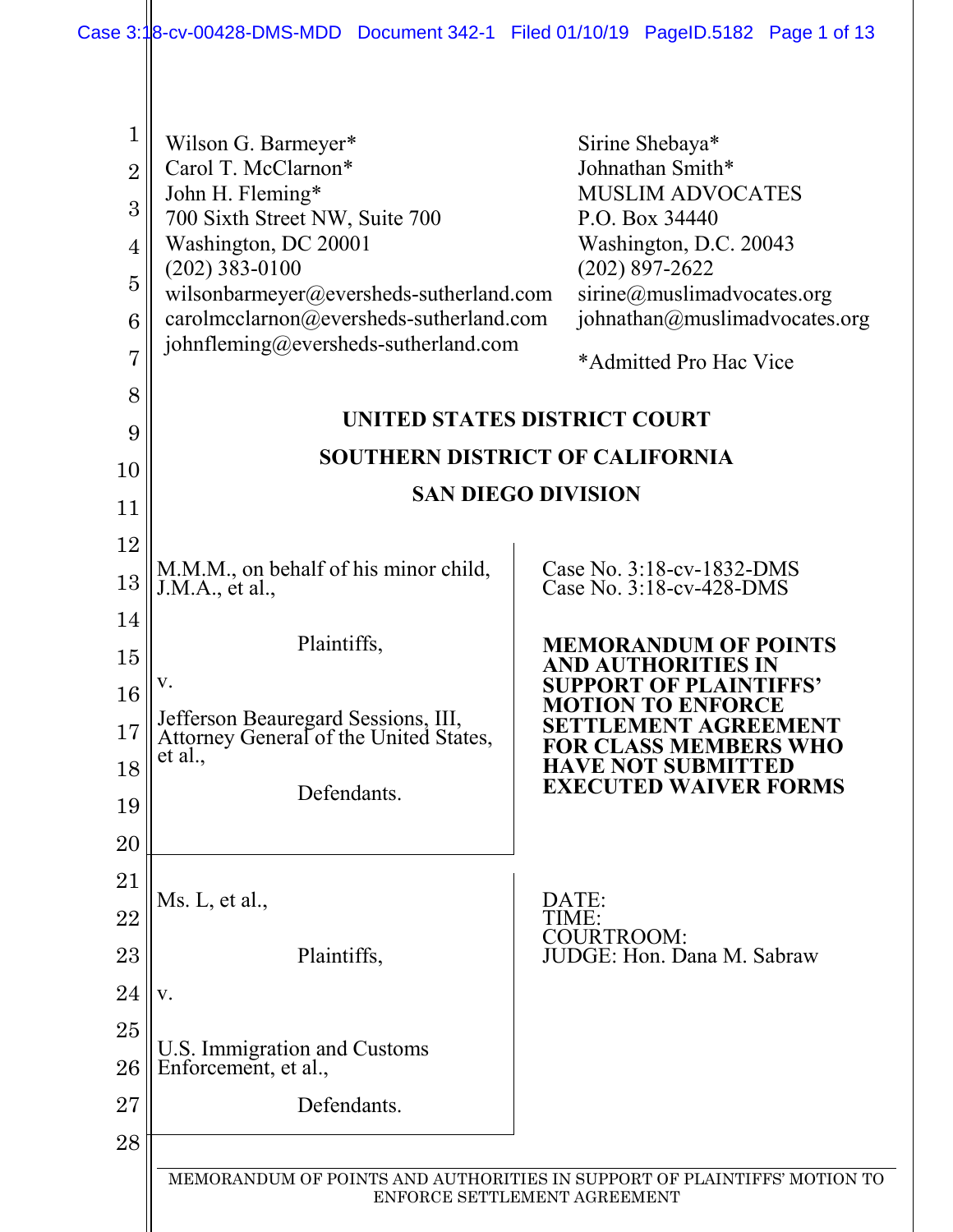1 2 3 4 5 Plaintiffs file this opening brief pursuant to the briefing schedule set by the Court on December 14, 2018 and respectfully request that the Court order the Government to comply with the parties' settlement agreement with respect to all class members who have *not* submitted executed waiver forms and who therefore have not waived the relief they are entitled to under the agreement.<sup>[1](#page-0-0)</sup>

6 **I. Background**

7 8 9 10 11 12 13 14 15 16 17 18 19 20 21 22 23 Under the asylum-related class action settlement approved by the Court in these cases, class members with expedited removal orders are entitled to a *sua sponte* review of their negative credible fear determinations and the opportunity to present additional evidence to an asylum officer. **Exhibit 1 (Settlement Agreement) at 16- 17, Paragraph 1(d)**. For class members who do not wish to receive these procedures, the settlement agreement provides that class counsel may identify class members who wish to waive these procedures and be promptly removed to their home country. *Id.*  at 19, Paragraph 8. For purposes of implementing the right to waiver, the parties negotiated and agreed on written notice to the class, including a form that class members can fill out to affirmatively indicate their intent to waive. **Exhibit 2 at 27 (Notice of Proposed Settlement and Settlement Election Form)**. The settlement agreement and the form are clear that the purpose of the form is for "waiver" of settlement rights (that is, class members are entitled to new interviews unless they affirmatively waive those rights). Indeed, the form recites that "[f]ailure to return this form will not be construed as a waiver of your rights under the Settlement Agreement." *Id.* Nonetheless, the Government is now taking the remarkable position that this is a "claim form" that class members must complete to obtain their rights.<sup>[2](#page-0-1)</sup>

24

l

<sup>25</sup> 26 <sup>1</sup> This action is currently stayed, and Plaintiffs file this opening brief in support of their motion so that the motion can be heard promptly upon the lifting of the stay and completion of briefing.

<sup>27</sup> <sup>28</sup> <sup>2</sup> distributed to class members at these facilities, and the Government has been <sup>2</sup> Initial implementation efforts focused on class members detained at family residential centers where many class members were housed. The forms were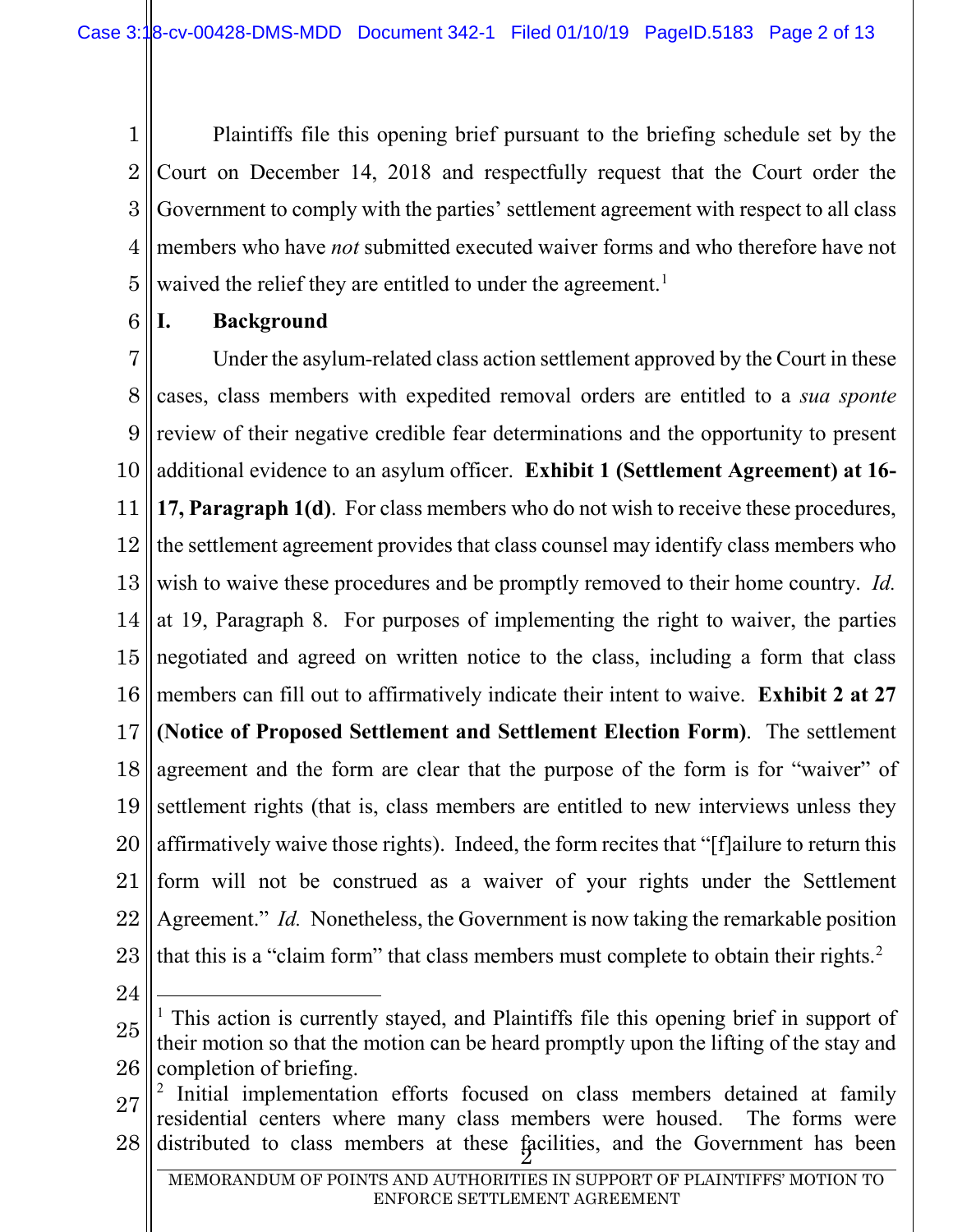1 2 3 4 5 This dispute arose at the December 14, 2018 status conference when the parties and the Court were discussing the categories of information that the Government should be reporting for purposes of settlement implementation. Plaintiffs requested reporting about interviews for class members who have not submitted executed waiver forms, specifically:

6

7

(a) The number of interviews provided to such class members; and (b) The results of those interviews.

8 9 10 11 12 During that discussion, the Government took the surprising position that these class members are not entitled to interviews in the first place. The Government's position is contrary to the plain terms of the settlement negotiated by the parties and approved by the Court, for the reasons discussed below. Plaintiffs therefore request an order enforcing the terms of the settlement.

13

# **II. Argument**

14 15 16 The plain language of the settlement agreement—across numerous provisions—is unambiguous that class members are entitled to relief under the settlement unless they knowingly and voluntarily waive their rights.

17 18 19 20 21 22 In the very first sentence of the agreement, the settlement states that the Government agrees to provide "procedures for addressing the asylum claims of *M.M.M.* agreed class members and the claims of *Ms. L* class members (and *Dora*  plaintiffs), *other than those class members who agree to waive these procedures*  . . . ." Ex. 1 at 15 (emphasis added). Thus, the agreement, from its first sentence, l

23 24 25 26 27 <sup>28</sup> <sup>3</sup> implementing the settlement for class members who have completed the forms. Because these class members were in a known location, class counsel was able to ensure that (essentially) all of the families completed forms. As implementation efforts move beyond these detention centers, however, it is unlikely that class counsel will be able to locate all of the class members entitled to relief. Indeed, for released class members, there are several thousand individuals on the class list, but class counsel do not know which of these individuals have expedited removal orders and would need the settlement relief.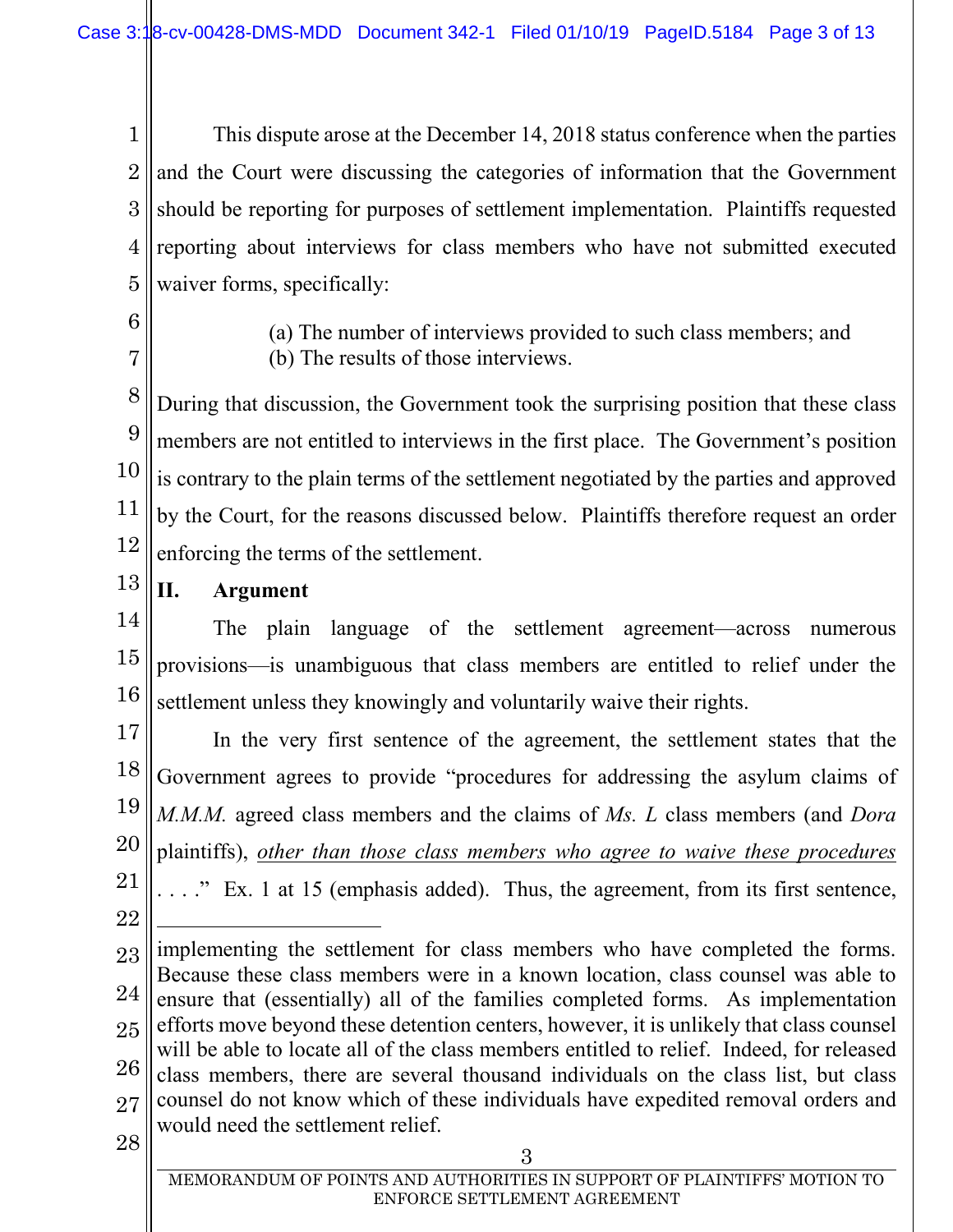1 2 plainly states that the Government will provide settlement procedures for qualifying class members, except those who choose to waive such procedures.

3 4 5 The provisions describing the relief state that the Government "will" provide the procedures, and will do so "sua sponte." The key passage articulating the relief is in Paragraph 1(d), which states:

d. For *Ms. L* class members who have not been issued an NTA and have final [expedited removal] orders that have not been cancelled by DHS, USCIS *will exercise its discretionary authority to sua sponte conduct* in good faith a de novo review of the credible fear finding of the parent to determine if reconsideration of the negative determination is warranted.

10 11 12 13 14 15 16 17 18 19 *Id.* at 16, Paragraph 1(d) (emphasis added).<sup>[3](#page-0-0)</sup> The Government's commitment in this provision is not conditioned on the class members' action or lack thereof. Nor is the Government's obligation dependent on any qualifiers or language suggesting that the Government would conduct new interviews only if certain additional requirements were first satisfied, such as a requirement that class members file claims for relief. The Government instead agreed to engage in such reviews sua sponte for all individuals in the class who meet the criteria for relief. Thus, if the Government were to remove a *Ms. L* class member with a final expedited removal order before providing "in good faith a de novo review" of his or her credible fear finding, such action would plainly violate Paragraph 1(d) of the agreement.

20 21 22 23 The one exception—affirmative waiver—appears later in the agreement. Paragraph 8 describes with specificity the ability for class members to "waive" their rights under the settlement and indicates that class counsel "may" identify such individuals. *Id.* at 19, Paragraph 8. The waiver provision was meant to accommodate

24

6

7

8

9

25 26 27  $28$  credible fear." *Id.* 4 l <sup>3</sup> The negotiated relief for child class members flows from this same provision. If the parent class member meets the credible fear standard on reconsideration, DHS "will issue and subsequently file an NTA" and any children of the parent "will be treated as the parent's dependents  $\dots$ ." Ex. 1 at 17, Paragraph 1(d). If the parent's credible fear determination remains negative, "USCIS will screen the child individually for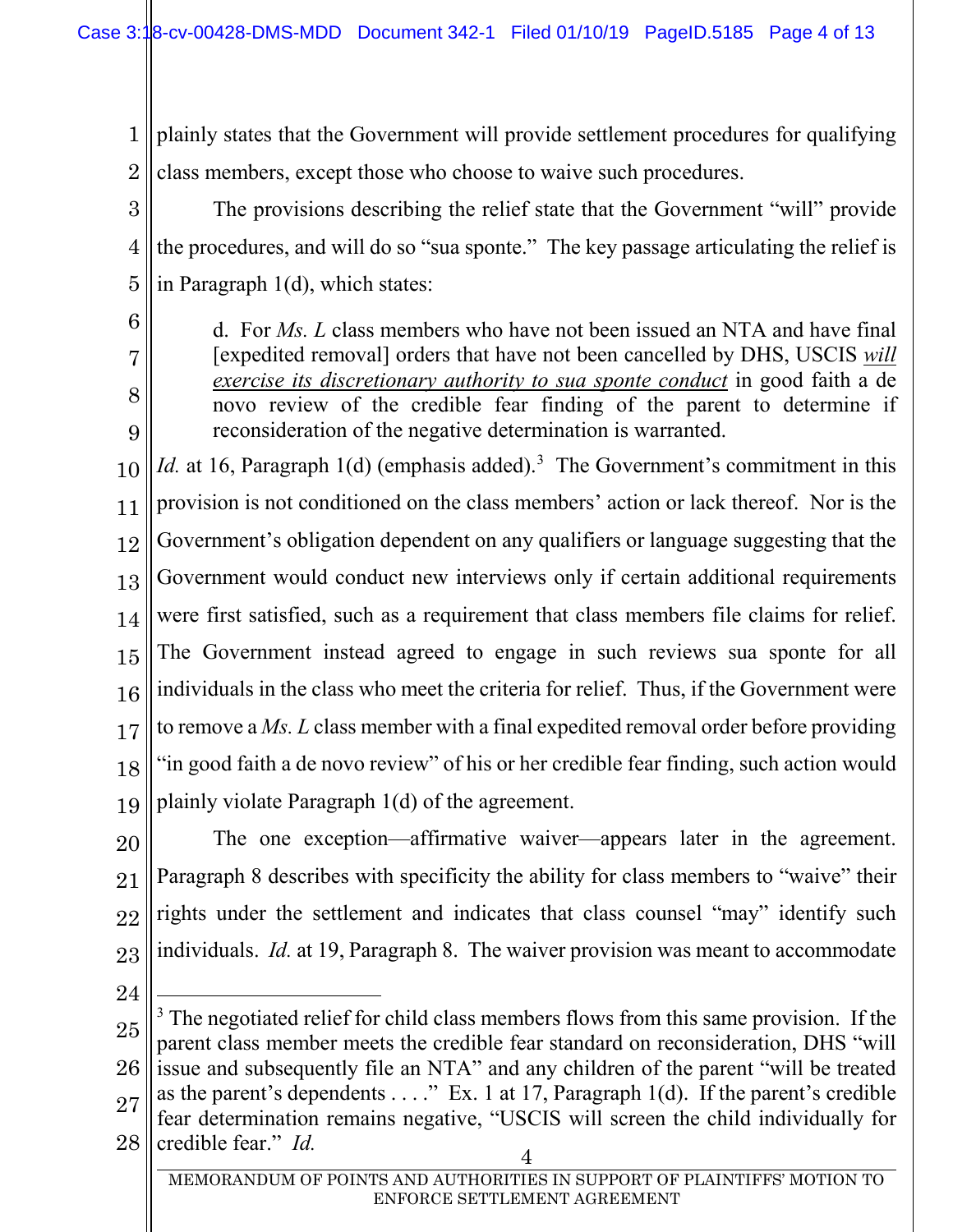5

6

7

8

9

10

11

12

1 2 3 4 detained class members who might wish to return promptly to their country of origin instead of remaining in detention while going through the negotiated settlement procedures. The waiver provision is not, however, a claim process. Paragraph 8 provides:

8. *Ms. L* counsel, *M.M.M.* counsel, or *Dora* counsel *may identify class members who wish to waive the procedures described herein* and be promptly removed to their country of origin. *Ms. L* counsel, *M.M.M.* counsel, and *Dora* counsel will promptly develop a process for obtaining and documenting such a choice *through a knowing and voluntary waiver*. Defendants will not engage with class members on such matters, but will seek to effectuate *such waiver decisions* when communicated and documented by *Ms. L* counsel, *M.M.M.*  counsel, or *Dora* counsel. Class members may either pursue the relief described in this agreement or elect prompt removal, but may not pursue any other immigration- or asylum-related injunctive, declaratory, or equitable relief . . . .

13 14 15 16 17 18 19 20 21 22 23 24 25 26 27  $\begin{array}{c|c} 28 & 5 \end{array}$ *Id.* at 19-20 (emphasis added). This paragraph is unambiguous that class members must take affirmative action to waive the procedures ("such waiver decisions"), and therefore class members who take no action are afforded relief. This language would be completely different if—as the Government contends—class members were required to submit claim forms to receive relief. The settlement agreement, and the Court's orders approving the settlement, would describe a claim process, not a "waiver" process, and would likely articulate a requirement to submit a claim form and set a deadline for submission of claims, as is common in other types of class action settlements. *See Watkins v. Hireright, Inc.*, No. 13-cv-1432-BAS-BLM, 2016 WL 1732652, at  $*1$  (S.D. Cal. May 2, 2016) (granting preliminary approval of class settlement and stating that class members must submit a completed "Claim Form" within the designated "Claims Deadline" to receive monetary relief); *Paz v. AG Adriano Goldschmeid, Inc.*, No. 14cv1372 DMS (DHB), 2016 WL 4427439, at \*1 n.1 (S.D. Cal. Feb. 29, 2016) (granting preliminary approval of class settlement and defining "Qualifying Claimants," in part, as class members who timely submit claim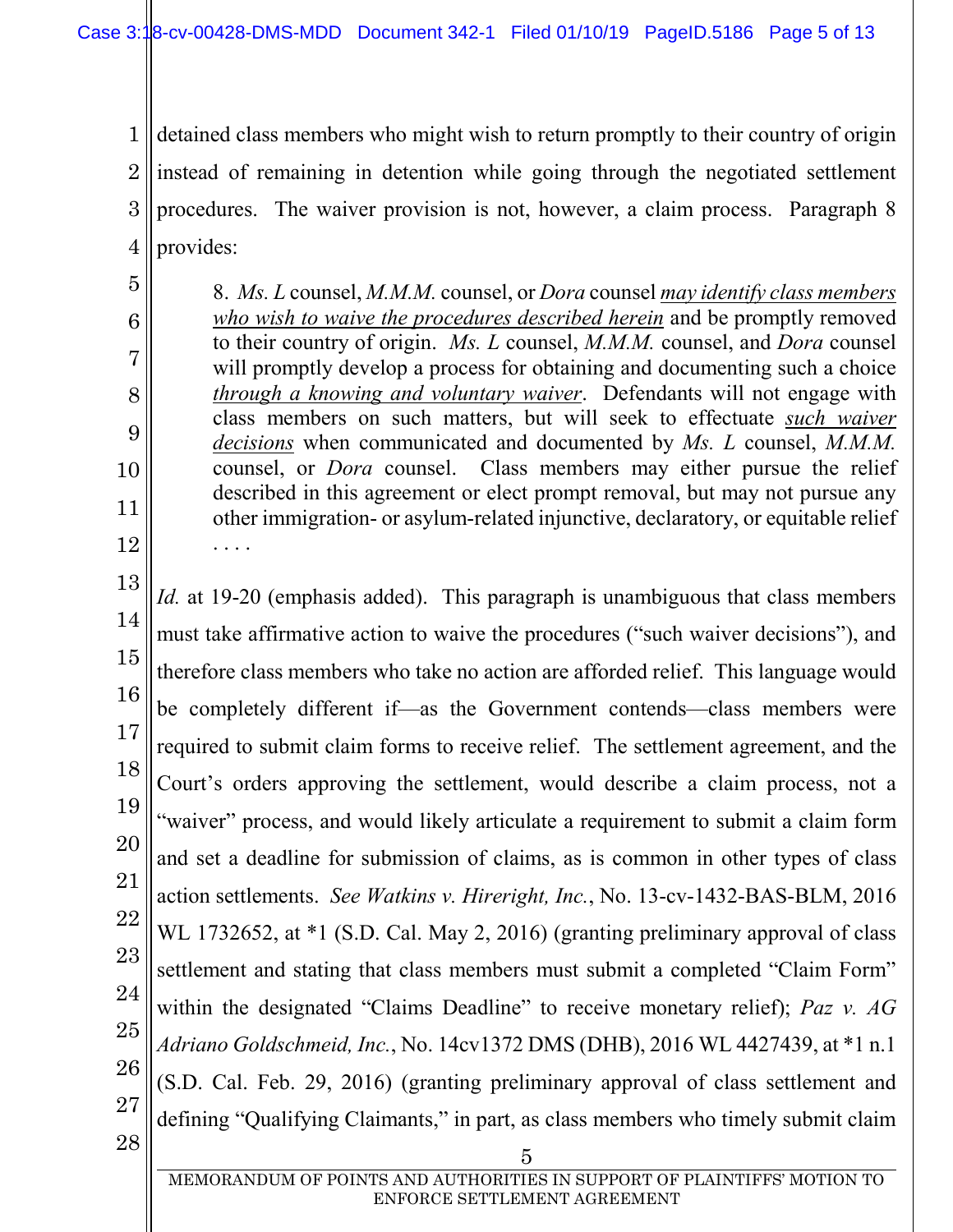1 2 3 4 5 6 7 forms). The settlement in these cases, however, includes only a waiver process, not a claim process, and therefore class members are entitled to relief unless and until they elect otherwise. As previously noted, it would plainly violate Paragraph 1(d) of the settlement if the Government were to remove a *Ms. L* class member with a final expedited removal order without ever providing "in good faith a de novo review" of his or her credible fear finding, unless the class member affirmatively waived his or her rights.

8 9 10 11 12 13 14 15 16 The waiver documents also strongly support Plaintiffs' position. The settlement requires class counsel to "develop a process" for waiver. Ex. 1 at 20, Paragraph 8. For precisely that purpose, class counsel drafted a waiver form to be included as part of the class notice. Both the written notice and the form were heavily negotiated between the parties and approved by the Court.<sup>[4](#page-0-2)</sup> Although the title of the class notice refers to the form as an "election form," the form itself is titled "**You have the right to waive relief under the settlement."** *See* Ex. 2 at 27. The form states, in unambiguous language, that class members will receive relief unless they affirmatively waive their rights:

17 18 19 20 Parents or children *who wish to waive their rights* under this Settlement Agreement and be promptly removed to their country of origin, have the right to do so by executing the below form. Any decision to return to your country of origin must be made affirmatively, knowingly, and voluntarily. *Failure to return this form will not be construed as a waiver of your rights under the Settlement Agreement*.

22 23 24 25 26 27  $28$  establish a claim process. 6 l <sup>4</sup> Other court filings submitted during the settlement approval process are also consistent with Plaintiffs' position. Both Plaintiffs' Unopposed Motion for Preliminary Approval of Proposed Settlement; Preliminary Certification of Settlement Classes; and Approval of Class Notice (ECF No. 247) and Plaintiffs' Notice of Motion and Motion for Final Approval of Class Action Settlement (ECF No. 315) state that class members "who seek to waive their rights" under the settlement agreement "have the right" to effectuate such waiver. None of the parties' filings discuss or describe a "claim" process, and the settlement was never represented to the Court as a "claims-made" settlement. Nor do the Court's approval orders

<sup>21</sup>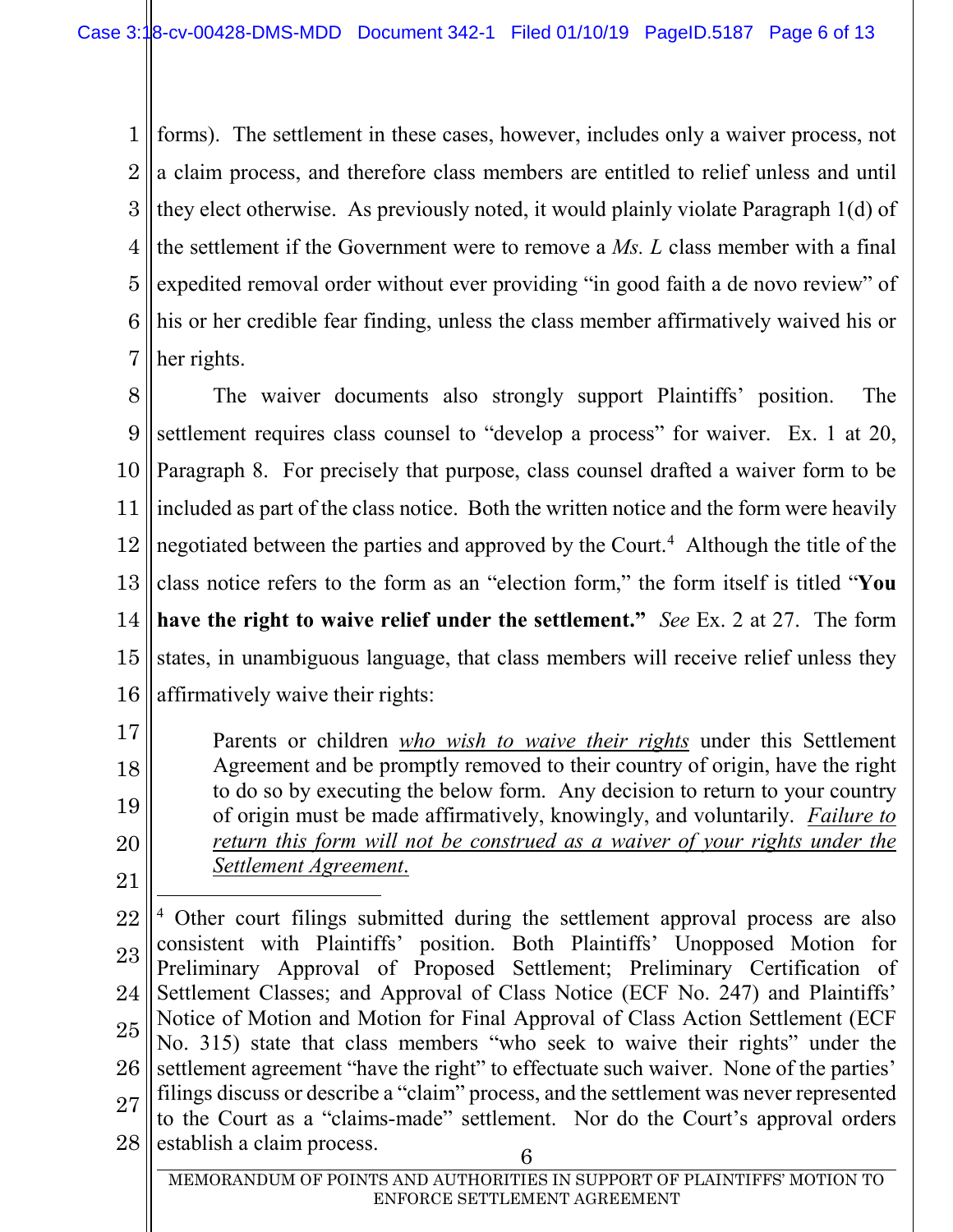2 3 6 *See id.* (emphasis added). Thus, although the Government now takes the position that failure to submit a signed form amounts to a waiver of rights under the settlement, the waiver form itself says exactly the opposite. The unambiguous language of the waiver form states that class members will not be penalized for failing to execute and submit the form. The form functions merely as the means by which the parties can identify class members who choose to waive the settlement procedures.

7 8 9 10 11 12 13 14 15 16 17 18 19 20 Insofar as the form lists two options for class members—namely, to either waive or pursue their rights—this language was included by class counsel so that class members would understand that waiver was not the *only* option available to them. Class counsel were concerned that class members might sign the form in error and unintentionally waive their rights if there was only one option on the form, and thus included a second option to make clear that class members could "remain in the United States to seek relief from removal." *Id.* The options on the form also would facilitate implementation generally for those who would submit forms (*e.g.*, class members can use the form to signal their readiness to proceed with a new interview). But providing the options did not alter the nature of the form. The form does not instruct class members that they must sign and return the form to receive relief, and construing the form as requiring such affirmative action is inconsistent with the purpose of the form, the parties' intent, and the Government's definitive obligations set forth in the settlement agreement.

21

1

4

5

## **III. Conclusion**

22 23 24 25 26 27 28 Government cannot now seek to unwind an agreement negotiated by the parties and  $\frac{7}{9}$ The Government's position that submission of the form is a condition that class members must satisfy to obtain relief is contrary to the plain language of both the settlement agreement and the form. Under the settlement, the Government is obliged to provide the agreed-upon relief to class members unless the Government has been notified of a class member's knowing and voluntary waiver. Failing to provide the agreed-upon relief would violate the plain language of the agreement. The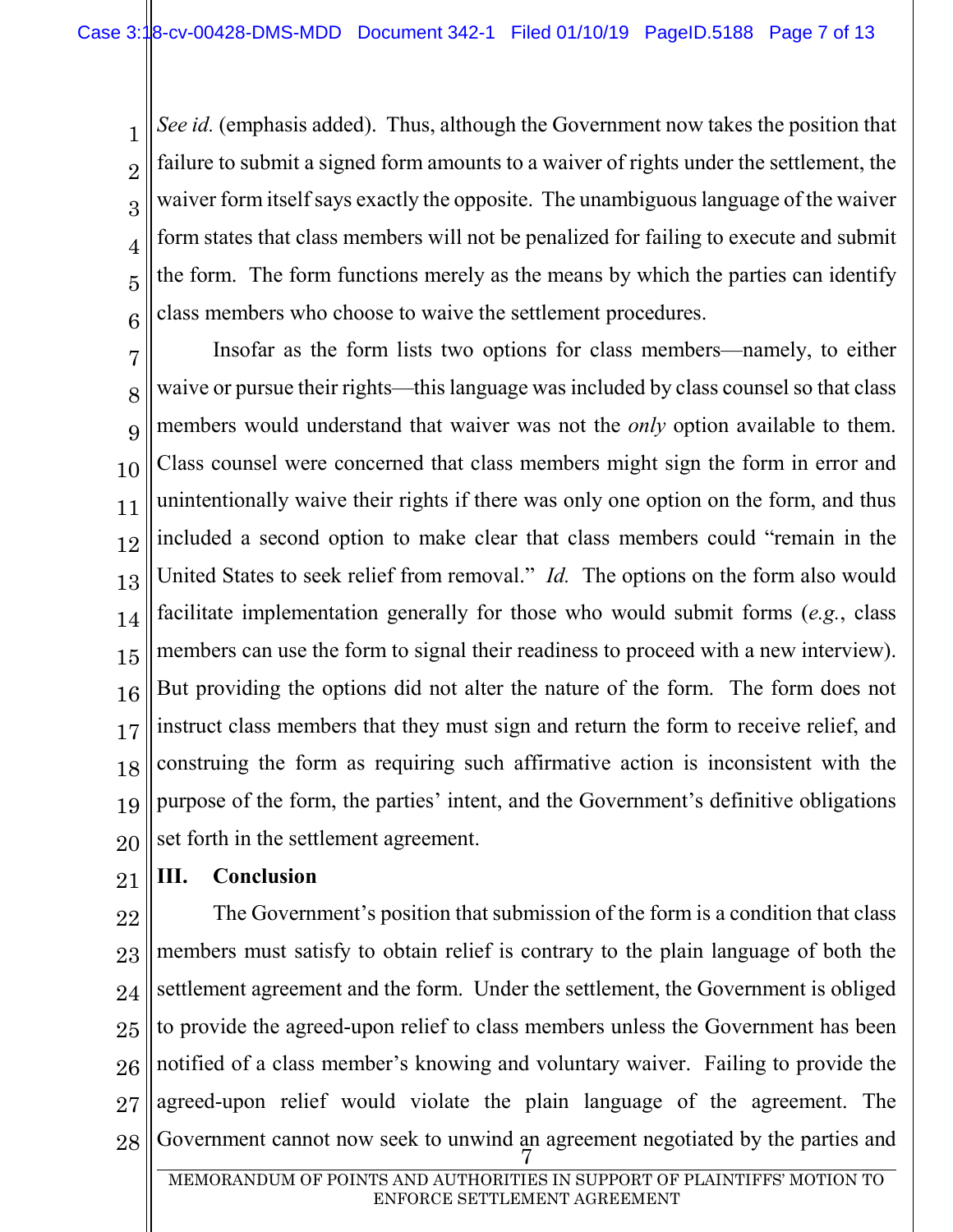6

7

8

9

10

11

1 2 3 4 approved by the Court. Plaintiffs respectfully request that the Court order the Government to adhere to its agreement, and specifically to provide the negotiated asylum-related procedures for all qualifying class members unless any such class member has knowingly and voluntarily waived his or her right to relief.

5 Further, because the Government is required to conduct these interviews, the Government's future reporting to Plaintiffs and this Court should reflect the status of class members who have not executed waiver forms, including: (a) the number of interviews given to these class members; and (b) the results of the interviews. The disclosure of this additional information is necessary to provide assurance to the Court, the public, and class counsel that the Government adheres to the terms of the settlement agreement and provides the relief duly owed to class members.

12 13 14 15 16 17 18 Finally, because adherence to the agreement will require the Government to determine which individuals on the class list have expedited removal orders and are entitled to relief, Plaintiffs request that the Government provide this list to class counsel, including each individual's last known address and other contact information. Such information will allow class counsel to assist in facilitating implementation and will help to ensure that class members are notified of the right to waive prior to the Government providing the negotiated asylum procedures.

| 19 |                                                                                                          |  |
|----|----------------------------------------------------------------------------------------------------------|--|
| 20 | January 10, 2019<br><b>EVERSHEDS SUTHERLAND (US) LLP</b>                                                 |  |
| 21 | /s/ Wilson G. Barmeyer                                                                                   |  |
| 22 | Wilson G. Barmeyer*<br>Carol T. McClarnon*                                                               |  |
| 23 | John H. Fleming*                                                                                         |  |
| 24 | 700 Sixth Street NW, Suite 700<br>Washington, DC 20001                                                   |  |
| 25 | $(202)$ 383-0100<br>$(202)$ 637-3593 (facsimile)                                                         |  |
| 26 | wilsonbarmeyer@eversheds-                                                                                |  |
| 27 | sutherland.com<br>$cardimclarnon@events$ sutherland.com                                                  |  |
| 28 | 8                                                                                                        |  |
|    | MEMORANDUM OF POINTS AND AUTHORITIES IN SUPPORT OF PLAINTIFFS' MOTION TO<br>ENFORCE SETTLEMENT AGREEMENT |  |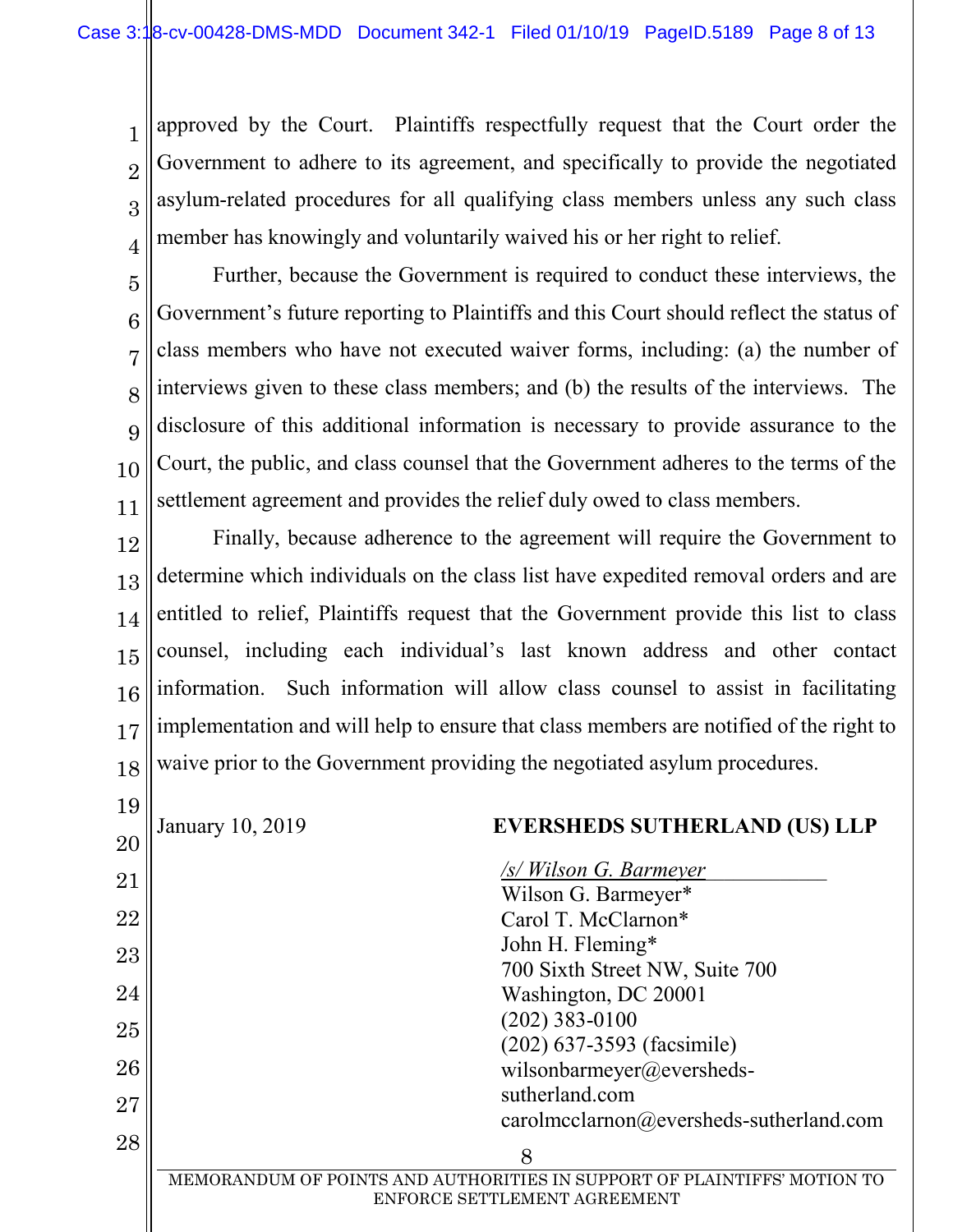| 1              | johnfleming@eversheds-sutherland.com                                          |
|----------------|-------------------------------------------------------------------------------|
| $\overline{2}$ | Sirine Shebaya*                                                               |
| 3              | Johnathan Smith*<br><b>MUSLIM ADVOCATES</b>                                   |
| 4              | P.O. Box 34440                                                                |
| $\overline{5}$ | Washington, D.C. 20043<br>$(202)$ 897-2622                                    |
| 6              | (202) 508-1007 (facsimile)                                                    |
| 7              | sirine@muslimadvocates.org<br>johnathan@muslimadvocates.org                   |
| 8              |                                                                               |
| 9              | Simon Y. Sandoval-Moshenberg*<br>Sophia Gregg*                                |
| 10             | <b>LEGAL AID JUSTICE CENTER</b>                                               |
| 11             | 6066 Leesburg Pike, Suite 520                                                 |
| 12             | Falls Church, VA 22041<br>$(703) 778 - 3450$                                  |
| 13             | (703) 778-3454 (facsimile)                                                    |
| 14             | simon@justice4all.org<br>sophia@justice4all.org                               |
| 15             |                                                                               |
| 16             | Aaron M. Olsen<br>Alreen Haeggquist                                           |
| 17             | Haeggquist and Eck LLP                                                        |
| 18             | 225 Broadway, Ste 2050<br>San Diego, CA 92101                                 |
| 19             | phone: 619.342.8000                                                           |
| 20             | fax: 619.342.7878<br>aarono@haelaw.com                                        |
| 21             |                                                                               |
| 22             | ∗<br>Admitted Pro Hac Vice<br>pending or forthcoming                          |
| 23             |                                                                               |
| 24             | <b>Class Counsel for Parent Class</b>                                         |
| 25             |                                                                               |
| 26             |                                                                               |
| 27             |                                                                               |
| 28             |                                                                               |
|                | 9<br>MEMORANDUM OF POINTS AND AUTHORITIES IN SUPPORT OF PLAINTIFFS' MOTION TO |
|                | ENFORCE SETTLEMENT AGREEMENT                                                  |
|                |                                                                               |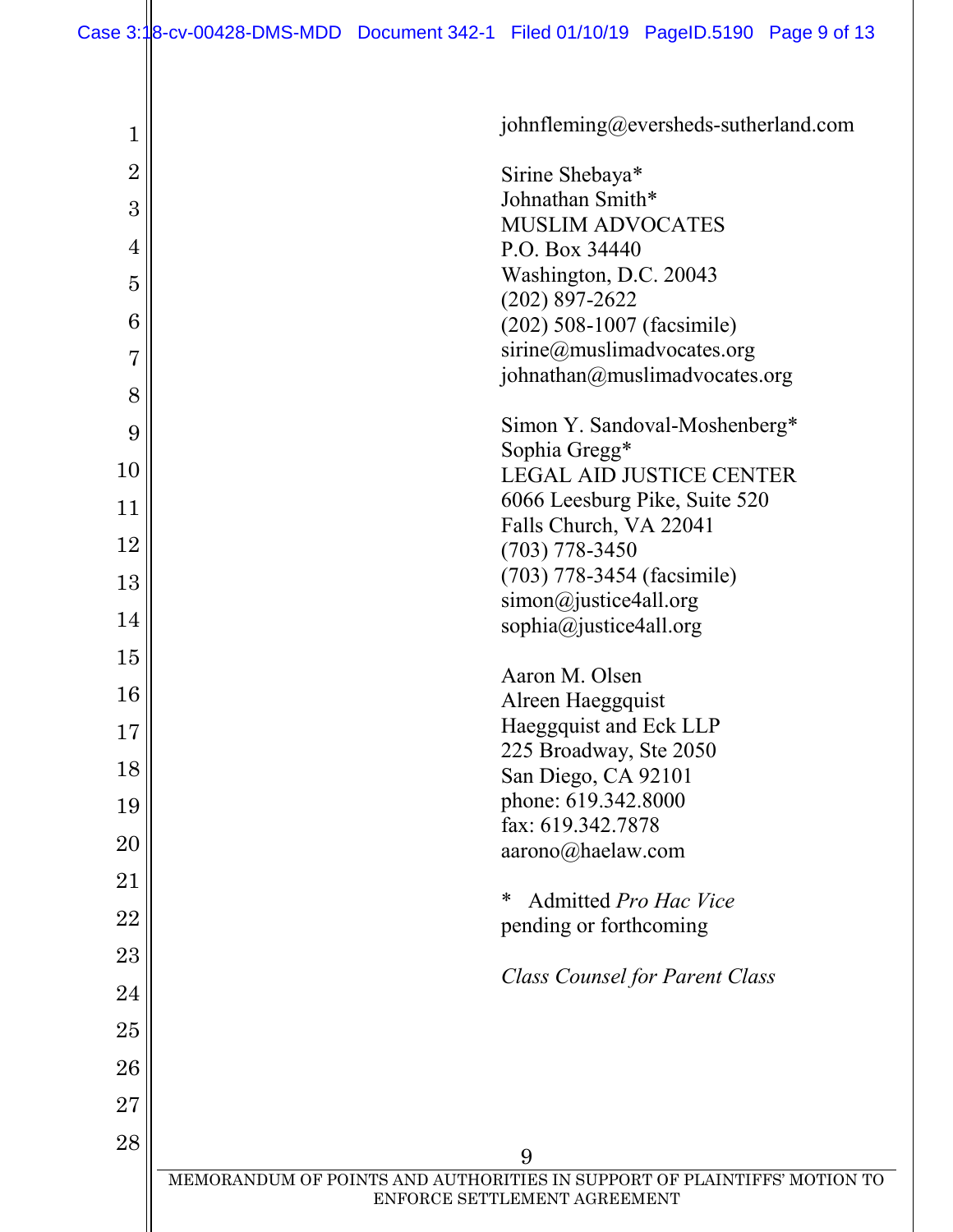Case 3:18-cv-00428-DMS-MDD Document 342-1 Filed 01/10/19 PageID.5191 Page 10 of 13

| $\mathbf 1$     | <b>HOGAN LOVELLS US LLP</b>                                              |
|-----------------|--------------------------------------------------------------------------|
| $\overline{2}$  | <b>/s/ Michael Maddigan</b>                                              |
| 3               | Michael Maddigan                                                         |
|                 | (Cal. Bar No. 163450)                                                    |
| 4               | 1999 Avenue of the Stars, Suite 1400                                     |
| $\overline{5}$  | Los Angeles, CA 90067                                                    |
| 6               | Telephone: (310) 785-4727                                                |
|                 | Facsimile: (310) 785-4601                                                |
| $\overline{7}$  | michael.maddigan@hoganlovells.com                                        |
| 8               | Justin W. Bernick*                                                       |
| 9               | Zachary W. Best*                                                         |
|                 | T. Clark Weymouth*                                                       |
| 10              | 555 Thirteenth Street, NW                                                |
| 11              | Washington, DC 20004                                                     |
| 12              | Telephone: (202) 637-5600                                                |
|                 | Facsimile: (202) 637-5910                                                |
| 13              | justin.bernick@hoganlovells.com                                          |
| 14              | t.weymouth@hoganlovells.com<br>zachary.best@hoganlovells.com             |
|                 |                                                                          |
| $15\,$          | Oliver J. Armas*                                                         |
| 16              | Ira M. Feinberg (Cal. Bar No. 064066)                                    |
| 17              | 875 Third Avenue                                                         |
| 18              | New York, NY 10022                                                       |
|                 | Telephone: (212) 918-3000                                                |
| 19              | Facsimile: (212) 918-3100                                                |
| 20              | oliver.armas@hoganlovells.com                                            |
|                 | ira.feinberg@hoganlovells.com                                            |
| $\overline{21}$ | Katherine A. Nelson*                                                     |
| 22              | 1601 Wewatta Street, Suite 900                                           |
| 23              | Denver, CO 80202                                                         |
|                 | Telephone: (303) 899-7300                                                |
| 24              | Facsimile: (303) 899-7333                                                |
| $25\,$          | katherine.nelson@hoganlovells.com                                        |
| 26              | Haley K. Costello Essig*                                                 |
| $27\,$          | Park Place II, Ninth Floor                                               |
|                 | 7930 Jones Branch Drive                                                  |
| 28              | 10                                                                       |
|                 | MEMORANDUM OF POINTS AND AUTHORITIES IN SUPPORT OF PLAINTIFFS' MOTION TO |
|                 | ENFORCE SETTLEMENT AGREEMENT                                             |
|                 |                                                                          |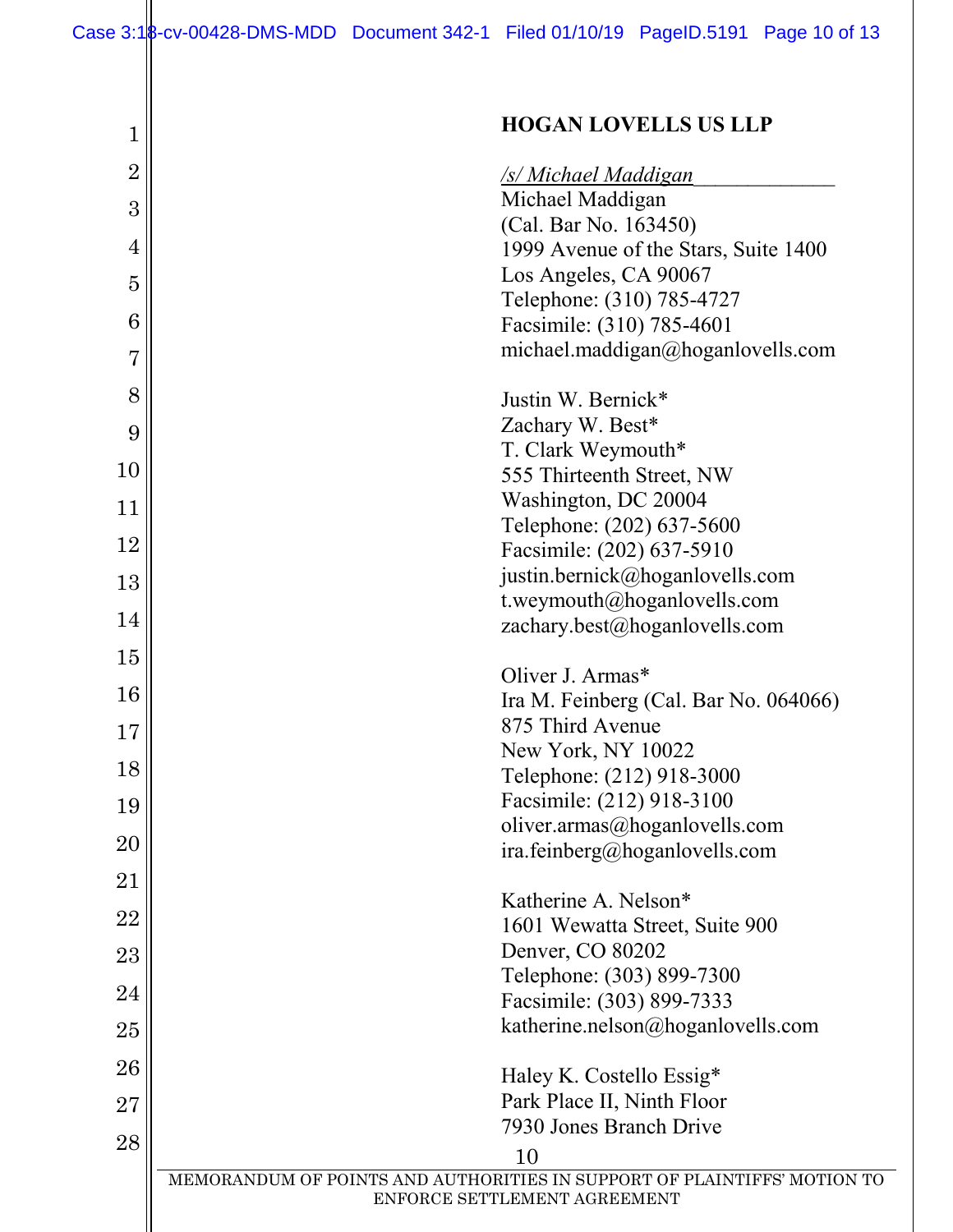| $\mathbf 1$<br>$\overline{2}$ | McLean, VA 22102-3302<br>Telephone: (703) 610-6100<br>Facsimile: (703) 610-6200                          |
|-------------------------------|----------------------------------------------------------------------------------------------------------|
| 3                             | haley.essig@hoganlovells.com                                                                             |
| $\overline{4}$                | *Admitted pro hac vice                                                                                   |
| $\overline{5}$                | Class Counsel for Child Class in Related                                                                 |
| 6                             | <b>Action MMM v Sessions</b>                                                                             |
| $\overline{7}$                | Lee Gelernt                                                                                              |
| 8<br>9                        | Judy Rabinovitz<br>Anand Balakrishnan                                                                    |
| 10                            | <b>Stephen Kang</b>                                                                                      |
| 11                            | <b>Spencer Amdur</b><br>Daniel Galindo                                                                   |
| 12                            | AMERICAN CIVIL LIBERTIES UNION                                                                           |
| 13                            | <b>FOUNDATION</b><br>125 Broad St.                                                                       |
| 14                            | 18th Floor<br>New York, NY 10004                                                                         |
| 15                            | $T: (212) 549-2660$                                                                                      |
| 16                            | $F: (212) 549 - 2654$<br>lgelernt@aclu.org                                                               |
| 17                            | jrabinovitz@aclu.org                                                                                     |
| 18                            | abalakrishnan@aclu.org<br>skang@aclu.org                                                                 |
| 19                            | samdur@aclu.org                                                                                          |
| 20                            | dgalindo@aclu.org                                                                                        |
| 21                            | <b>Class Counsel For Removed Parents</b>                                                                 |
| 22                            |                                                                                                          |
| 23                            |                                                                                                          |
| 24                            |                                                                                                          |
| 25                            |                                                                                                          |
| 26                            |                                                                                                          |
| 27                            |                                                                                                          |
| 28                            | 11                                                                                                       |
|                               | MEMORANDUM OF POINTS AND AUTHORITIES IN SUPPORT OF PLAINTIFFS' MOTION TO<br>ENFORCE SETTLEMENT AGREEMENT |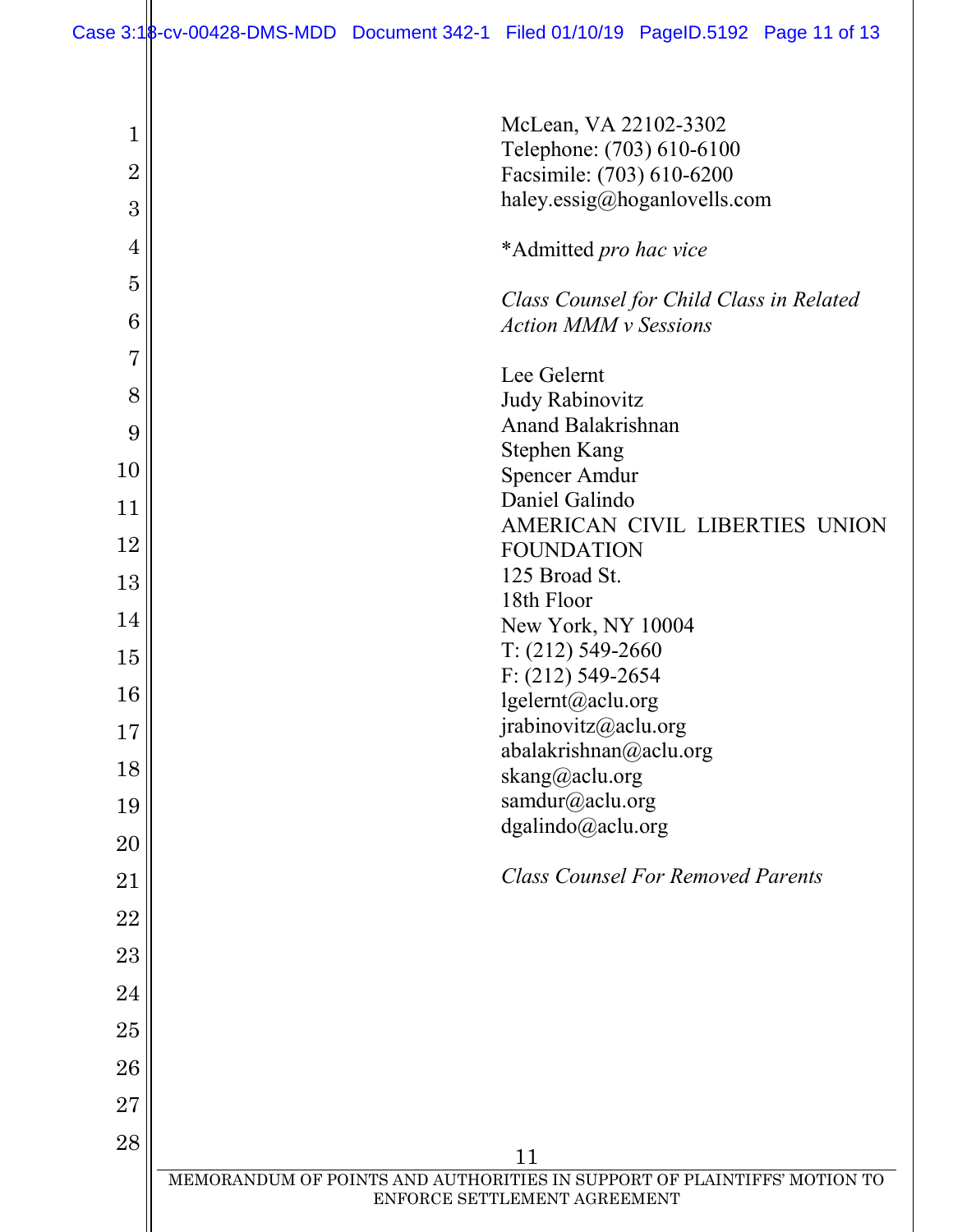| 1              |                                                                                     |  |  |
|----------------|-------------------------------------------------------------------------------------|--|--|
| $\overline{2}$ | <b>CERTIFICATE OF SERVICE</b>                                                       |  |  |
| 3              | I hereby certify that on January 10, 2019, I electronically filed the foregoing     |  |  |
| $\overline{4}$ | with the Clerk of the Court using the CM/ECF system which will send notification of |  |  |
| $\overline{5}$ | such filing to the e-mail addresses denoted on the Electronic Mail Notice List.     |  |  |
| 6              | I certify under penalty of perjury under the laws of the United States of America   |  |  |
| $\overline{7}$ | that the foregoing is true and correct. Executed on January 10, 2019.               |  |  |
| 8              |                                                                                     |  |  |
| 9              | <u>/s/Wilson G. Barmeyer</u>                                                        |  |  |
| 10             | Wilson G. Barmeyer                                                                  |  |  |
| 11             |                                                                                     |  |  |
| 12             |                                                                                     |  |  |
| 13             |                                                                                     |  |  |
| 14             |                                                                                     |  |  |
| 15             |                                                                                     |  |  |
| 16             |                                                                                     |  |  |
| 17             |                                                                                     |  |  |
| 18             |                                                                                     |  |  |
| 19             |                                                                                     |  |  |
| 20             |                                                                                     |  |  |
| 21             |                                                                                     |  |  |
| 22             |                                                                                     |  |  |
| 23             |                                                                                     |  |  |
| 24             |                                                                                     |  |  |
| 25             |                                                                                     |  |  |
| 26<br>27       |                                                                                     |  |  |
| 28             |                                                                                     |  |  |
|                | 12<br>MEMORANDUM OF POINTS AND AUTHORITIES IN SUPPORT OF PLAINTIFFS' MOTION TO      |  |  |
|                | ENFORCE SETTLEMENT AGREEMENT                                                        |  |  |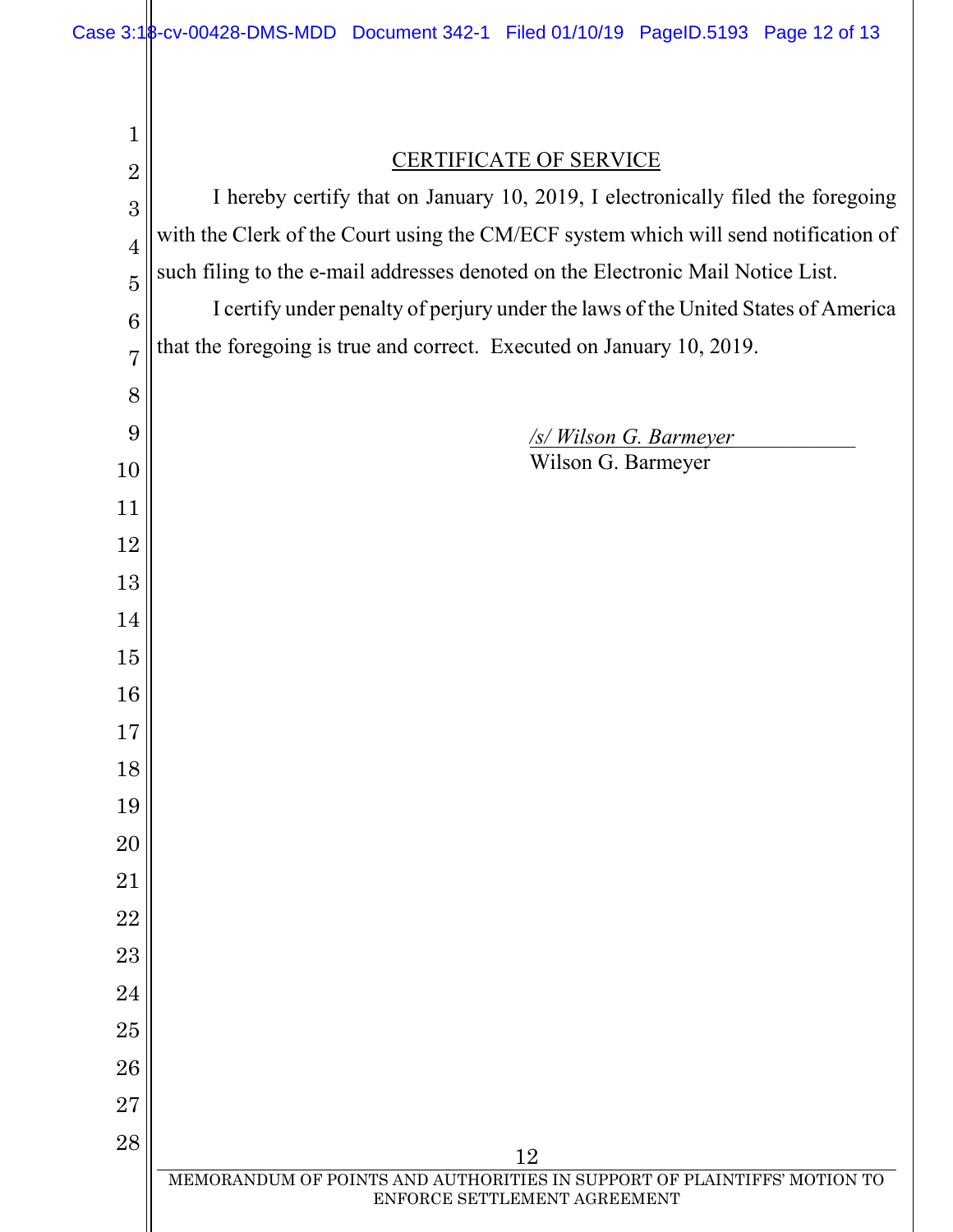*M.M.M., on behalf of his minor child, J.M.A, et al., v. Jefferson Beauregard Sessions, III, Attorney General of the United States, et al. and Ms. L, et al., v. U.S. Immigration and Customs Enforcement, et al.*

### **EXHIBITS TO PLAINTIFFS' MOTION TO ENFORCE SETTLEMENT AGREEMENT FOR CLASS MEMBERS WHO HAVE NOT SUBMITTED EXECUTED WAIVER FORMS**

| <b>TABLE OF CONTENTS</b> |                 |       |  |
|--------------------------|-----------------|-------|--|
| Exhibit                  | <b>Document</b> | Pages |  |

| 10       | $\mathbf{1}$   | Settlement Agreement                                                                                     | $14 - 21$ |
|----------|----------------|----------------------------------------------------------------------------------------------------------|-----------|
| 11<br>12 | $\overline{2}$ | Notice of Proposed Settlement and<br>Settlement Election Form                                            | 22-28     |
| 13       |                |                                                                                                          |           |
| 14       |                |                                                                                                          |           |
| 15       |                |                                                                                                          |           |
| 16       |                |                                                                                                          |           |
| 17       |                |                                                                                                          |           |
| 18       |                |                                                                                                          |           |
| 19       |                |                                                                                                          |           |
| 20       |                |                                                                                                          |           |
| 21       |                |                                                                                                          |           |
| 22       |                |                                                                                                          |           |
| 23       |                |                                                                                                          |           |
| 24       |                |                                                                                                          |           |
| 25       |                |                                                                                                          |           |
| 26       |                |                                                                                                          |           |
| 27       |                |                                                                                                          |           |
| 28       |                | 13                                                                                                       |           |
|          |                | MEMORANDUM OF POINTS AND AUTHORITIES IN SUPPORT OF PLAINTIFFS' MOTION TO<br>ENFORCE SETTLEMENT AGREEMENT |           |
|          |                |                                                                                                          |           |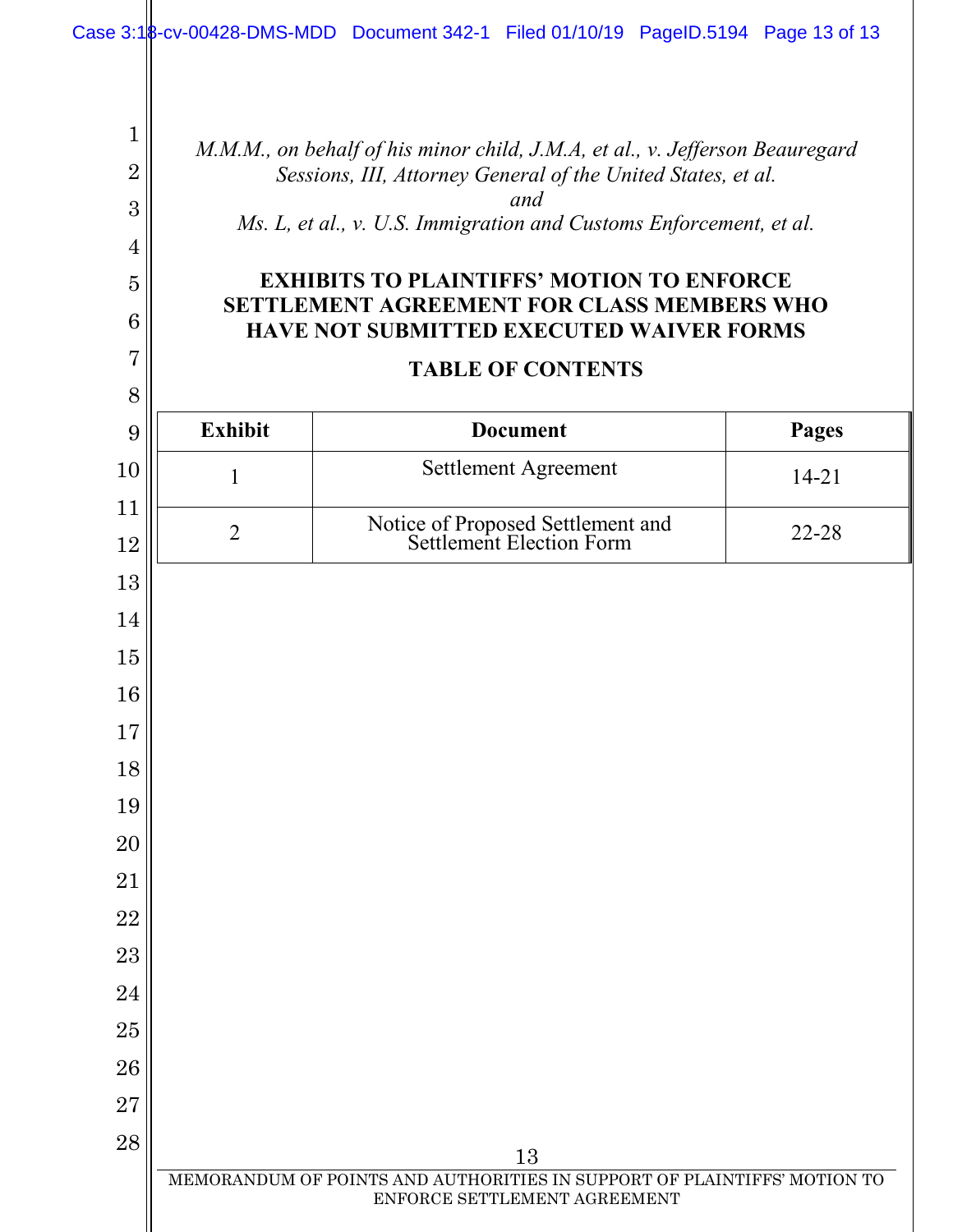Case 3:18-cv-00428-DMS-MDD Document 342-2 Filed 01/10/19 PageID.5195 Page 1 of 15

# EXHIBIT 1

EXHIBIT 1, Page 14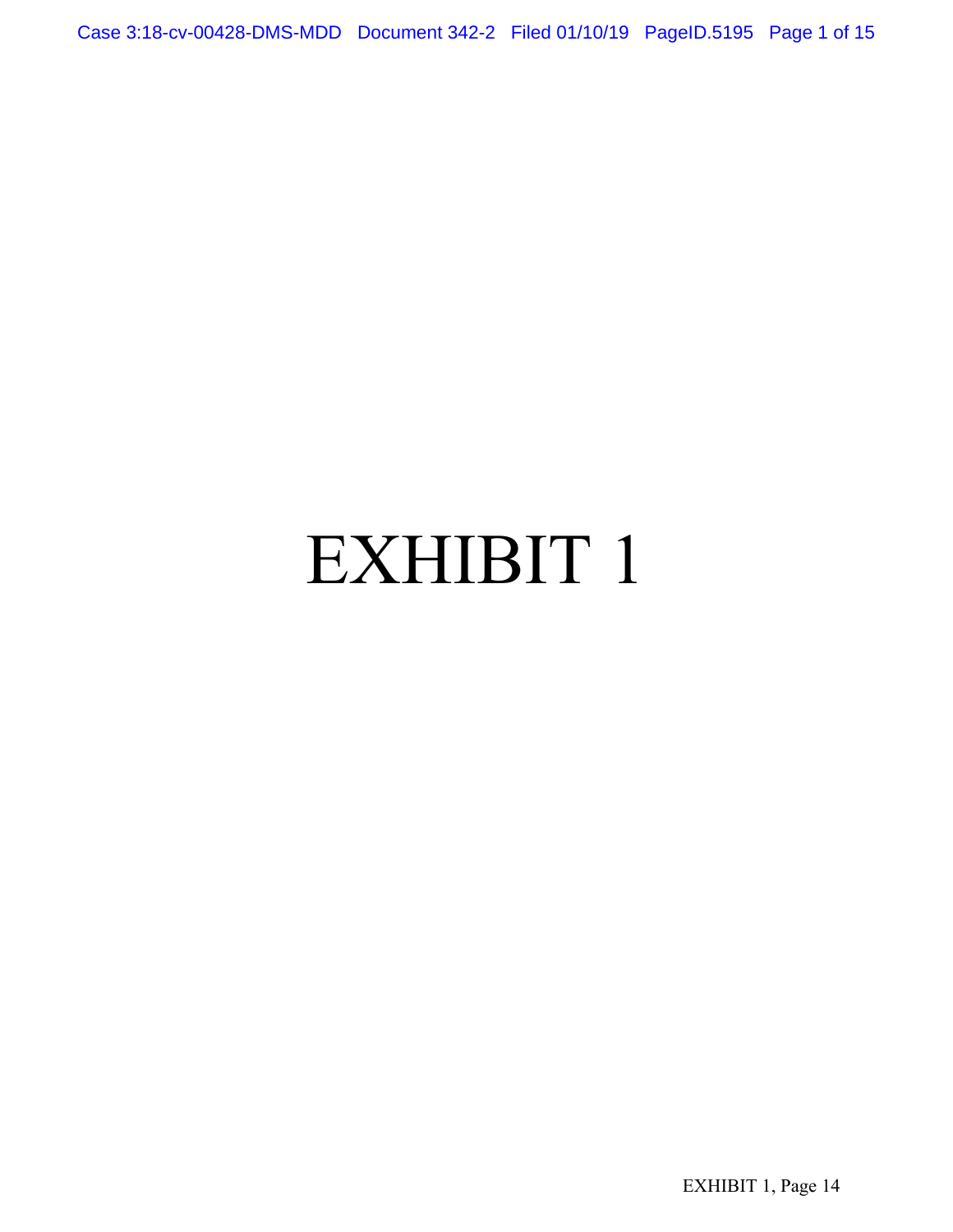#### **Plan to address the asylum claims of class-member parents and children who are physically present in the United States**

The government is willing to agree to the following procedures for addressing the asylum claims of *M.M.M.* agreed class members and the claims of *Ms. L* class members (and *Dora* plaintiffs), other than those class members who agree to waive these procedures (and thus to waive any further claims or relief).<sup>[1](#page-0-3)</sup> (In this document, references to *Ms. L* class members encompass *Dora* plaintiffs.) Class counsel are responsible for determining a class member's intentions related to waiver of the procedures set forth below. Upon approval of this agreed-upon plan by the U.S. District Court for the Southern District of California, *M.M.M.* agreed class members agree to dismiss their pending litigation in the U.S. District Court for the District of Columbia, and to refrain from seeking preliminary injunctive relief in their litigation pending in the U.S. District Court for the Southern District of California; *Dora* plaintiffs agree to dismiss their pending litigation in the U.S. District Court for the District of Columbia; and *M.M.M.* agreed class members and *Ms. L* class members agree to refrain from additional litigation seeking immigration- or asylum-related injunctive, declaratory, or equitable relief that arises from the facts and circumstances set forth in the *Ms. L*, *M.M.M.*, and *Dora* complaints relating to those parents and children covered by this plan, including statutory claims. This plan applies only to *Ms. L* class members and *M.M.M.* agreed class members who have been continuously physically present in the United States since June 26, 2018, and does not set any precedent for any additional group of aliens, and any exercise of legal authority or discretion taken pursuant to this plan is exercised only to effectuate the implementation of this plan in relation to this group of individuals. The Court's approval of this agreement will resolve the pending preliminary-injunction motion in *M.M.M.* and will also lift the TRO issued in that matter. The Court will retain jurisdiction to enforce the provisions of this plan, which represents the substantive terms for the implementation of a settlement agreement and supersedes the prior written or oral communications between the parties regarding this plan.

DHS custody (and are not currently in HHS custody) and who have been issued Notices to **1. a.** *Ms. L* class members and *M.M.M.* agreed class members who are not currently detained in

 $<sup>1</sup>$  The classes of individuals to whom this plan relates include:</sup>

*Ms. L* **Class Members and** *Dora* **Plaintiffs**: All adult alien parents who entered the United States at or between designated ports of entry with their child(ren), and who, on or before the effective date of this agreement: (1) were detained in immigration custody by the DHS; (2) have a child who was or is separated from them by DHS and, on or after June 26, 2018, was housed in ORR custody, ORR foster care, or DHS custody, absent a determination that the parent is unfit or presents a danger to the child; and (3) have been (and whose child(ren) have been) continuously physically present within the United States since June 26, 2018, whether in detention or released. The class does not include alien parents with criminal histories or a communicable disease, or those encountered in the interior of the United States.

*M.M.M.* **Agreed Class Members**: All alien children who are under the age of 18 on the effective date of this agreement who: (1) entered the United States at or between designated ports of entry with an alien parent, and who were separated from their parents, on or before the effective date of this settlement agreement; (2) have been or will be reunified with that parent pursuant to the preliminary injunction issued by the Court in *Ms. L v. U.S. Immigration and Customs Enforcement*, No. 18-428 (S.D. Cal. June 26, 2018); and (3) have been continuously physically present in the United States since June 26, 2018.

All references to a "class" or "class member" in this document refer to the classes described above, as well as alien parents who are not part of the *Ms. L* class due to criminal history or communicable disease, but who the Court has ordered must be reunified.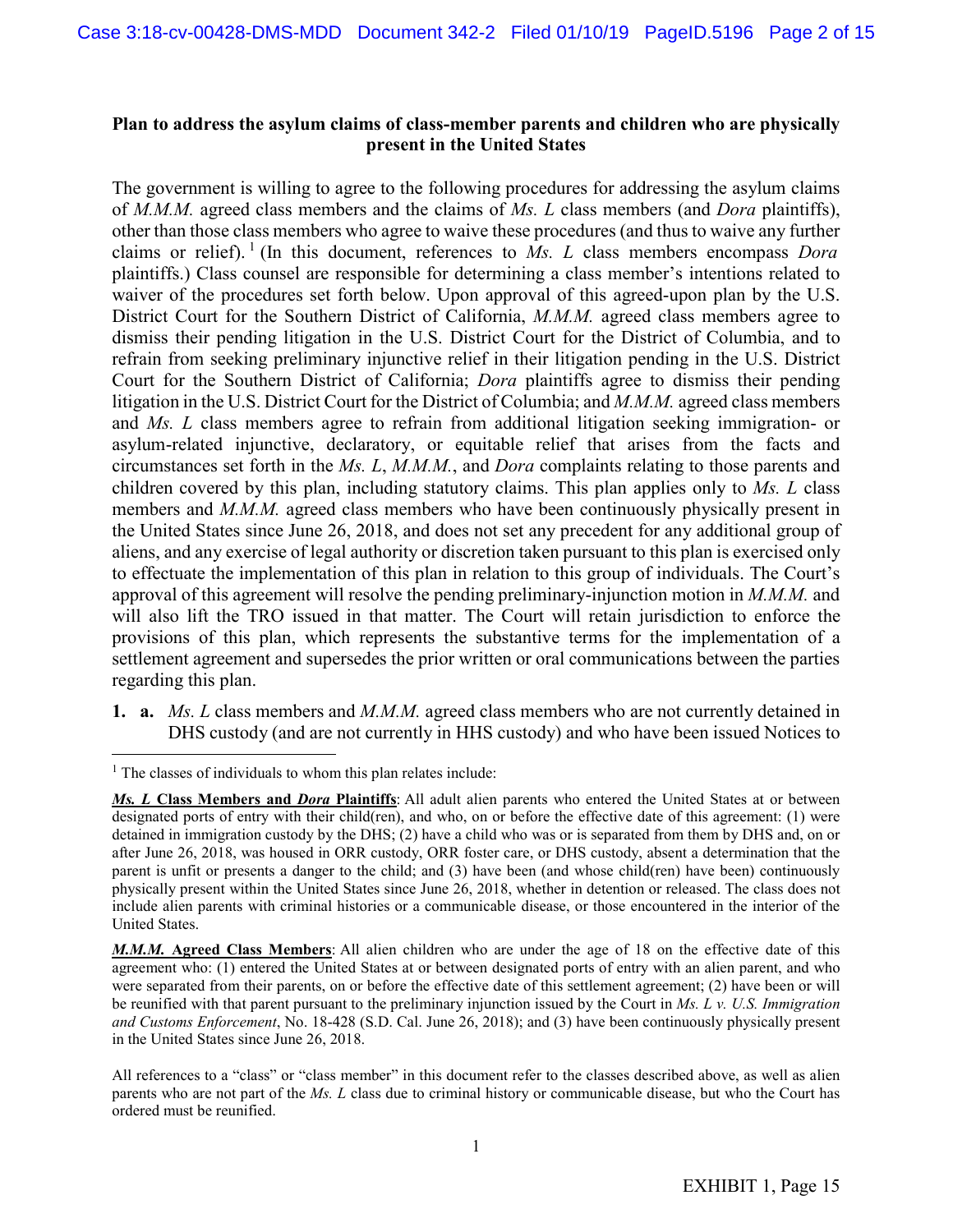Appear (NTAs) will not be removed by DHS prior to issuance of a final removal order in their resulting removal proceedings conducted under Section 240 of the Immigration and Nationality Act (INA). If a *Ms. L* class member or *M.M.M.* agreed class member was released from DHS or ORR custody, is not currently in Section 240 removal proceedings, and is not subject to a final removal order, that individual can affirmatively apply for asylum before U.S. Citizenship and Immigration Services (USCIS), USCIS will adjudicate such an application regardless of whether an unfiled NTA exists, and USCIS will follow its established procedures concerning a parent's involvement in his or her minor child's asylum application process. If an *M.M.M.* agreed class member (whether currently detained or released) received a final removal order in Section 240 removal proceedings prior to reunification, DHS and HHS will work in good faith with *M.M.M.* counsel to identify such children within 15 days of approval of this agreement, and DHS will join in a motion to reopen those proceedings if requested by the *M.M.M.* agreed class member no later than 45 days from approval of this agreement. *M.M.M.* agreed class members who have not been reunified with their parent(s) as of the effective date of this agreement will be afforded existing procedures for unaccompanied alien children pursuant to governing statutes and regulations, including but not limited to Section 240 removal proceedings, unless and until they are reunified with a parent, in which case the procedures described below will apply.

- **b.** If a detained, reunited *M.M.M.* agreed class member child has been served with an NTA, but the NTA has not been filed with an immigration court, DHS will exercise its discretion under 8 C.F.R. § 239.2(a) to cancel the NTA within 15 days of the Court's approval of this agreement. For such a child who either had an NTA cancelled in this way, or who has never been served with an NTA, if the child is an arriving alien or was initially encountered by DHS within 14 days of entry and 100 miles of the border, ICE will then initiate expedited removal (ER) proceedings under Section 235 of the INA against the child. Where such a class member child asserts, or has already asserted, an intention to apply for asylum or a fear of persecution or torture, either directly or through counsel, they shall be referred to USCIS for a credible fear determination.
- **c.** If a detained, reunited *M.M.M.* agreed class member child has been issued an NTA that has been filed with an immigration court and the child is an arriving alien or was initially encountered by DHS within 14 days of entry and 100 miles of the border, DHS will file a motion to dismiss the pending Section 240 proceeding, seeking to do so jointly with the child's immigration attorney of record, as practicable. Such a motion shall be filed within 30 days of the Court's approval of this agreement and shall request expedited consideration by the immigration court. Upon dismissal of the Section 240 proceeding, ICE will initiate expedited removal proceedings under Section 235 of the INA against the child. Where such a class member child asserts, or has already asserted, an intention to apply for asylum or a fear of persecution or torture, either directly or through counsel, they shall be referred to USCIS for a credible fear determination.
- **d.** For *Ms. L* class members who have not been issued an NTA and have final ER orders that have not been cancelled by DHS, USCIS will exercise its discretionary authority to sua sponte conduct in good faith a de novo review of the credible fear finding of the parent to determine if reconsideration of the negative determination is warranted. During that review process for *Ms. L* class members, USCIS will review the parent's case and the information provided and determine whether the individual has a credible fear of persecution or torture.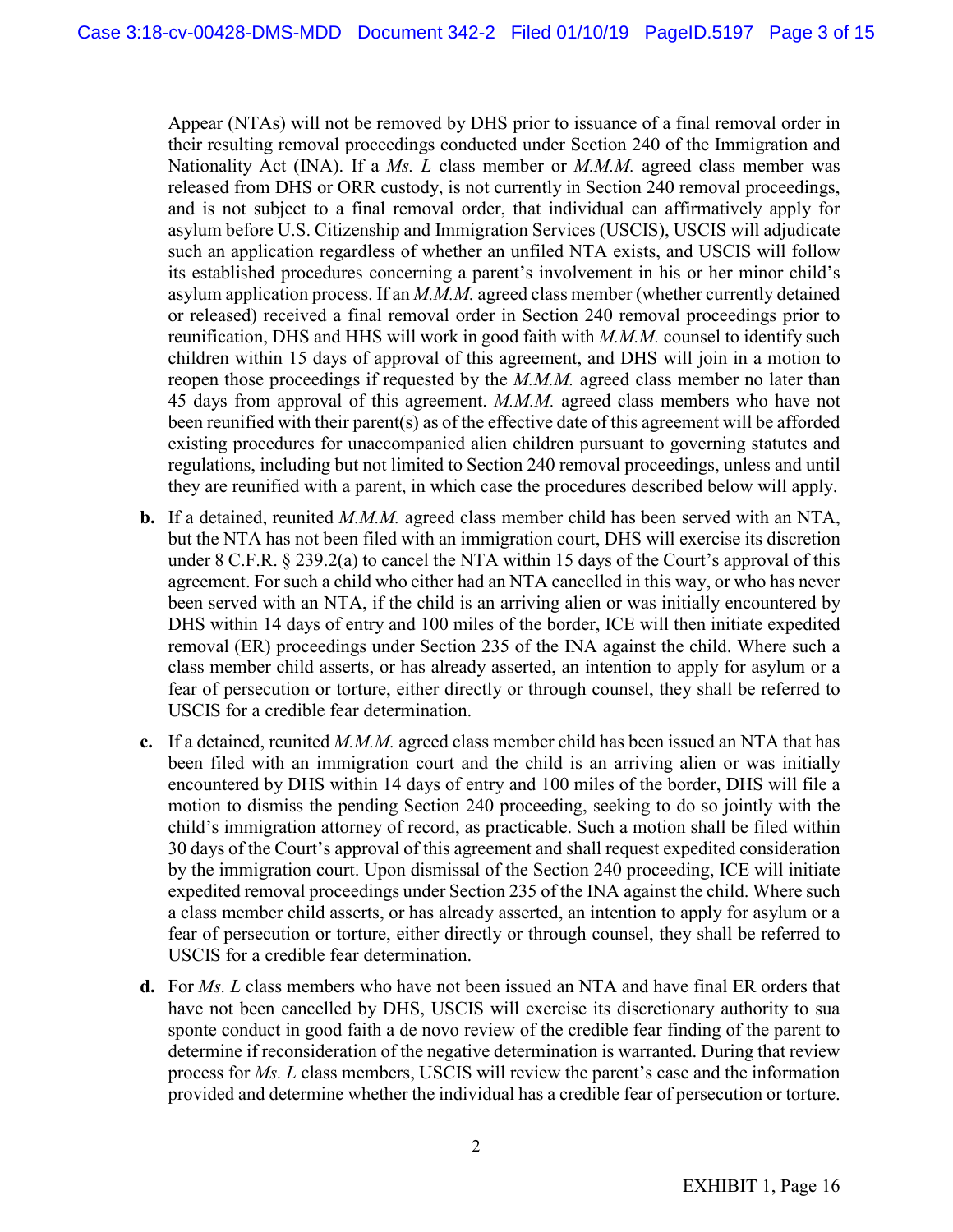For the limited purpose of this settlement agreement, USCIS will speak with the individual again for additional fact-gathering and the individual may present new or additional information at this time, with the assistance of the individual's counsel in-person unless ICE determines in good faith that in-person participation would adversely impact facility security or operations due to facility staffing, configuration, or access policies, in which case counsel will be permitted to participate telephonically, provided that counsel's attendance is at no expense to the government and does not unreasonably delay the process. In determining whether any factual inconsistencies between the original interview and the subsequent fact-gathering impact the credibility of the parent, due consideration will be given to the psychological state of the parent at the time of the initial interview. If the parent establishes that he or she can meet the credible fear standard, as it is described at Section  $235(b)(1)(B)(v)$  of the INA and 8 C.F.R. § 208.30(e)(2) and (3), then DHS will issue and subsequently file an NTA. The children will be treated as the parent's dependents under 8 C.F.R. § 208.30(b). If the parent's credible fear determination remains negative, USCIS will screen the child individually for credible fear. The parent will be permitted to participate in the child(ren)'s credible fear interview and provide testimony on behalf of the child(ren), in addition to any testimony from the child(ren). Counsel for the child will be permitted to attend the interview in person unless ICE determines in good faith that inperson participation would adversely impact facility security or operations due to facility staffing, configuration, or access policies, in which case counsel will be permitted to participate telephonically, so long as it does not unreasonably delay the process and any attorney assistance is at no expense to the government.

**e.** For *Ms. L* class members who are currently detained<sup>[2](#page-0-4)</sup> with their *M.M.M.* agreed class member child(ren) at an ICE FRC and are subject to reinstated orders of removal, ICE will initiate ER proceedings under Section 235 against the minor child(ren), upon a determination that the child was initially encountered within 14 days of entry and 100 miles of the border. During those proceedings, the child(ren) will be referred for a credible fear determination if the child(ren) asserts, or has already asserted, a fear of return, either directly or through counsel. The credible fear claim will then be considered under the standards of 8 C.F.R. § 208.30, as described above. USCIS will conduct the credible fear interview of the child(ren) in coordination with a sua sponte review of the reasonable fear determination for the parents to determine whether reconsideration of the negative reasonable fear determination is warranted.

USCIS will review the parent's case and the information provided and determine whether the individual has a reasonable fear of persecution or torture. For the limited purpose of this settlement agreement, USCIS will speak with the individual again for additional factgathering and the individual may present new or additional information at this time, with the assistance of the individual's counsel in-person unless ICE determines in good faith that in-person participation is impracticable or would adversely impact facility security or operations due to facility staffing, configuration, or access policies, in which case counsel will be permitted to participate telephonically, provided that counsel's attendance is at no expense to the government and does not unreasonably delay the process. In determining whether any factual inconsistencies between the original interview and the subsequent fact-

<sup>2</sup> This agreement does not impact the ability of *Ms. L* class members with reinstated orders of removal who are not detained to pursue any available appeal of such an order under existing law and subject to statutory time periods.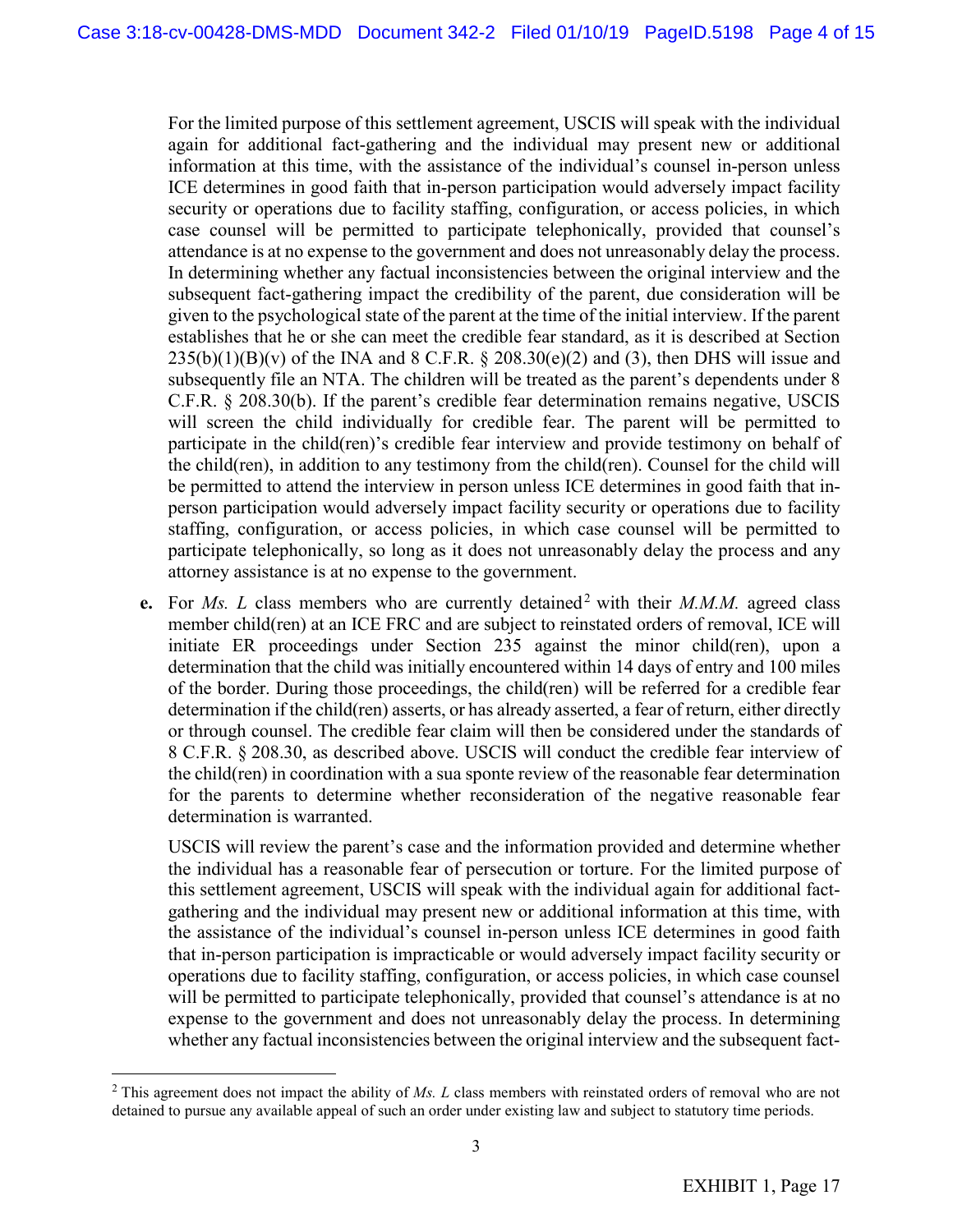gathering impact the credibility of the parent, due consideration will be given to the psychological state of the parent at the time of the initial interview. If the parent establishes that he or she can meet the reasonable fear standard, as it is described at 8 C.F.R. § 208.31(c), then DHS will place the parent in withholding-only proceedings. The parent will be permitted to participate in the child(ren)'s credible fear interview and provide testimony on behalf of the child(ren), in addition to any testimony from the child(ren). Counsel for the child will be permitted to attend the interview in person unless ICE determines in good faith that in-person participation is impracticable or would adversely impact facility security or operations due to facility staffing, configuration, or access, in which case counsel will be permitted to participate telephonically, so long as it does not unreasonably delay the process and any attorney assistance is at no expense to the government.

- **f.** If the parent's credible fear or reasonable fear finding remains negative upon review, USCIS will notify the parent in writing that USCIS declines to reconsider the existing negative credible fear or reasonable fear determination. If the child receives a separate negative credible fear determination, the child may seek review by an immigration judge.
- **g.** For purposes of the reviews and interviews of detained parents and/or children described in this proposal, the government shall provide the parent and/or child with the orientation that is normally provided for credible fear interviews, and shall provide at least 5 days' notice of such orientation. Notice of the orientation shall be provided no later than 3 days following the parent and/or child's execution of a document reflecting his or her decision pursuant to paragraph 8 of this agreement, and the notice shall state the purpose of the notice (orientation for an interview or review) and the date, time, and location of the orientation. Such reviews and interviews will be conducted at least 48 hours after the orientation, with due consideration given to any reasonable requests to continue the interview. The notice and time periods described in this paragraph will not apply if a parent affirmatively requests, in writing, that the review or interview take place on an expedited basis.
- **2.** In the case of a parent and child(ren) both in ER proceedings under the process described above, if either the parent or the child establishes a credible fear of persecution or torture, USCIS will issue NTAs to both parent and child and place the family in Section 240 removal proceedings. *See* 8 C.F.R. §§ 208.30(f) (positive credible fear finding made by USCIS),  $1208.30(g)(2)(iv)(B)$  (positive credible fear finding made by immigration judge).
- **3.** In the case of a parent and child(ren) both in ER proceedings under the process described above, if none of the family members establish credible fear of persecution or torture (and in the case of a child who seeks review of the credible fear finding by an immigration judge, such finding is upheld by an immigration judge), the ER orders may immediately be executed.
- **4.** In the case of a parent who is subject to a reinstated order of removal, if the child(ren) establishes credible fear and the parent does not establish a reasonable fear, the child(ren) would be placed in Section 240 removal proceedings and the parent would at that time be subject to continued detention or release, in DHS's discretion, consistent with paragraph 7 below. DHS will not remove a *Ms. L* class member who received a negative reasonable fear finding while his or her *M.M.M.* agreed class member child goes through the credible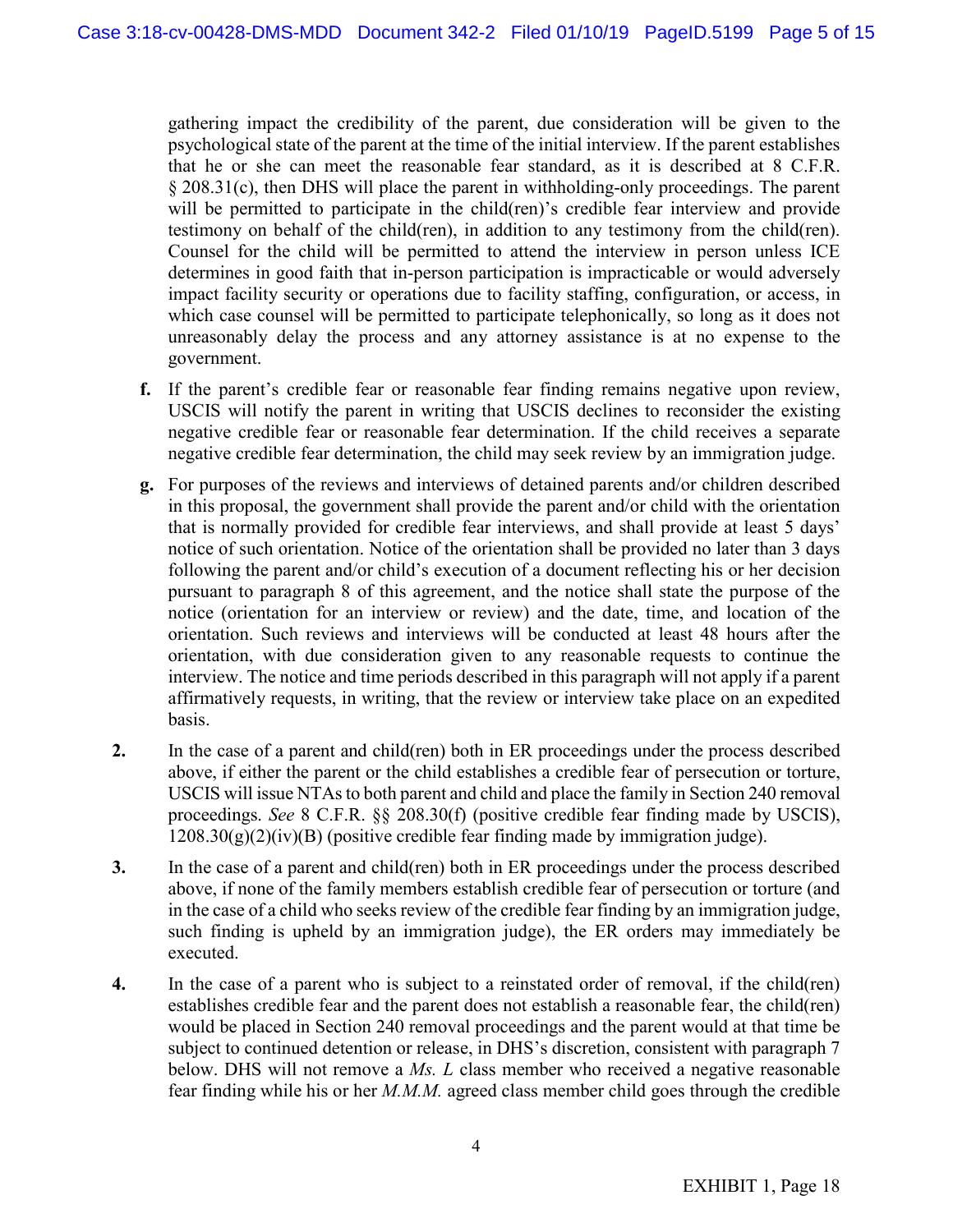fear process and, if applicable, Section 240 removal proceedings. Plaintiffs concede, however, that removal of any *Ms. L* class member with a reinstated removal order under this agreement is significantly likely to occur in the reasonably foreseeable future and that, if a parent initiates legal proceedings challenging their continued detention, DHS may immediately proceed with that *Ms. L* class member's removal, regardless of any injunctive orders issued in *Ms. L* and *M.M.M.*, provided that DHS gives the parent at least 7 days' advance notice to the parent that he or she will be removed.

- **5.** In the case of a parent who is subject to a reinstated order of removal, if the child(ren) establish credible fear and the parent establishes a reasonable fear, the child(ren) would be issued NTAs and placed in Section 240 removal proceedings, and the parent would be referred for withholding-only proceedings pursuant to 8 C.F.R. §§ 1208.2(c)(2) and 1208.31(e).
- **6.** If a *Ms. L.* class member who is currently detained<sup>[3](#page-0-5)</sup> in an ICE FRC with his or her *M.M.M.* agreed class member child is subject to a final removal order issued in proceedings conducted under Section 240 (other than a reinstated order) and the child is an arriving alien or was initially encountered by DHS within 14 days of entry and 100 miles of the border, ICE would initiate ER proceedings under Section 235 against the child within 7 days of the Court's approval of this agreement, and refer the child for a credible fear interview. While the final order parent would not be a party to the child's credible fear adjudication, the parent would be available to consult with and assist the child in the course of that process. The parent would be permitted to participate in the child(ren)'s credible fear interview and provide testimony on behalf of the child(ren), in addition to any testimony from the child(ren). Counsel for the child will be permitted to attend the interview in person, so long as it does not unreasonably delay the process and any attorney assistance is at no expense to the government, and the timing of the interview will be in accordance with Paragraph 1.g. above. If the child establishes a credible fear of persecution or torture, USCIS will place the child in Section 240 removal proceedings, and ICE will move for reopening of the parent's prior removal proceedings and consolidation of the parent's case with the child's before the immigration court. If the child does not establish credible fear of persecution or torture, the removal orders may immediately be executed.
- **7.** Detention and custody decisions for aliens covered by this plan will be made consistent with DHS's authorities under Sections 235, 236, and 241, and the Order Granting Joint Motion Regarding Scope Of The Court's Preliminary Injunction in *Ms. L. v. ICE*, No. 18- 428 (S.D. Cal.) (Aug. 16, 2018) (ECF 192) (recognizing that class members may be required to choose whether to waive their own right not to be separated from their minor child(ren) or to waive their child(ren)'s right under the Flores Settlement Agreement to be released, including the rights with regard to placement in the least restrictive setting appropriate to the minor's age and special needs, and the right to release or placement in a "licensed program.").
- **8.** *Ms. L* counsel, *M.M.M.* counsel, or *Dora* counsel may identify class members who wish to waive the procedures described herein and be promptly removed to their country of origin.

<sup>&</sup>lt;sup>3</sup> This agreement does not impact the ability of *Ms. L* class members with final removal orders issued in Section 240 removal proceedings, other than a reinstated order of removal, and who are not detained, to pursue individual appeals of such orders under existing law and subject to statutory time periods for challenging any such order.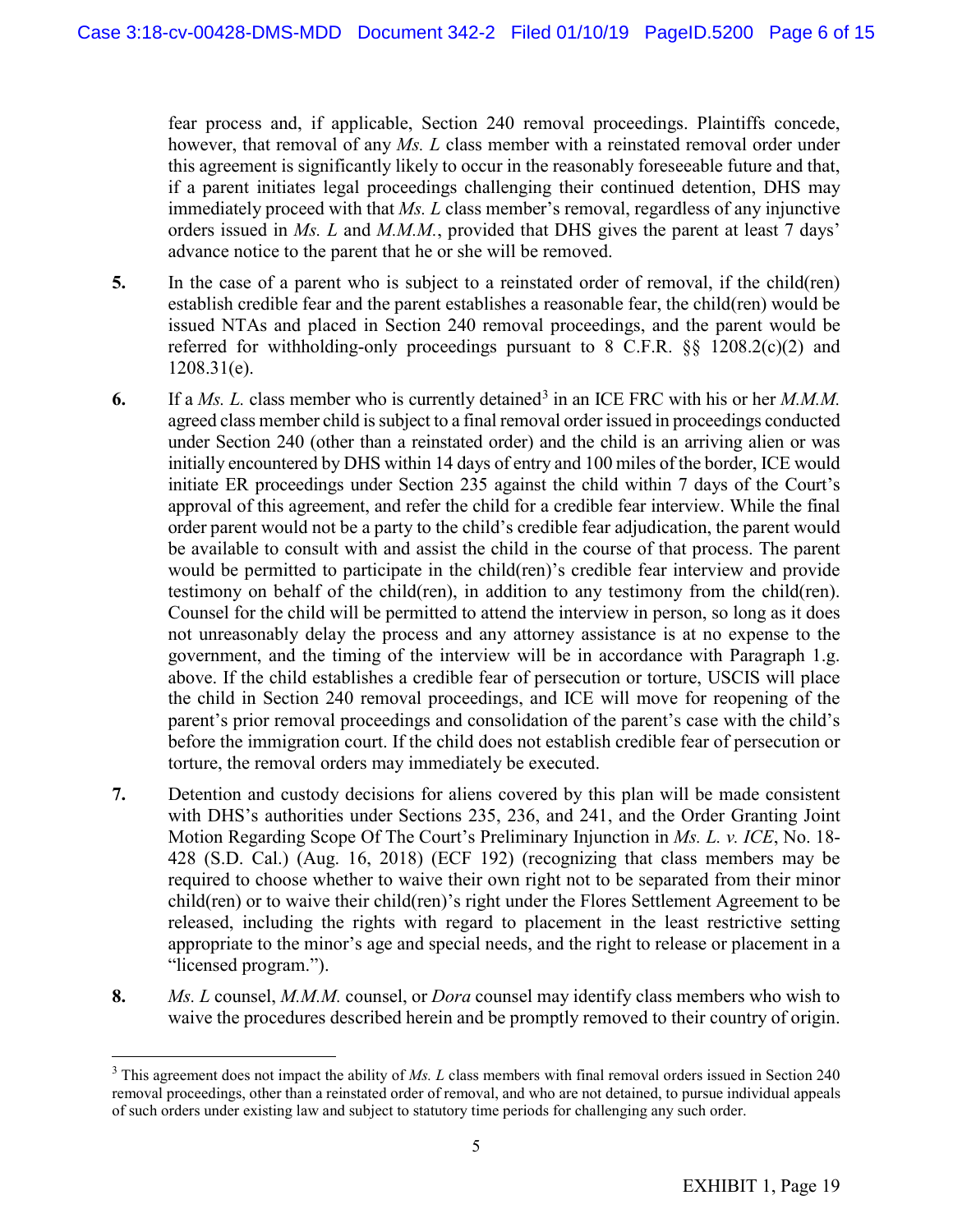*Ms. L* counsel, *M.M.M.* counsel, and *Dora* counsel will promptly develop a process for obtaining and documenting such a choice through a knowing and voluntary waiver. Defendants will not engage with class members on such matters, but will seek to effectuate such waiver decisions when communicated and documented by *Ms. L* counsel, *M.M.M.* counsel, or *Dora* counsel. Class members may either pursue the relief described in this agreement or elect prompt removal, but may not pursue any other immigration- or asylumrelated injunctive, declaratory, or equitable relief based on the allegations or claims made in any of the *Ms. L*, *M.M.M.*, or *Dora* complaints filed in any court accruing as of the date this plan is approved by the Court, including statutory claims. This agreement does not affect the right of *Ms. L* class members to seek reunification under the June 26, 2018 preliminary injunction in *Ms. L*.

#### **The return of removed parents to the United States[4](#page-0-6)**

The government does not intend to, nor does it agree to, return any removed parent to the United States or to facilitate any return of such removed parents. The classes agree not to pursue any right or claim of removed parents to return to the United States other than as specifically set forth in this paragraph. Plaintiffs' counsel may raise with the government individual cases in which plaintiffs' counsel believes the return of a particular removed *Ms. L* class member may be warranted. Plaintiffs' counsel represent that they believe that such individual cases will be rare and unusual and that they have no basis for believing that such individual cases will be other than rare and unusual. Plaintiffs' counsel agree to present any such cases, including all evidence they would like considered by the government within 30 days of the approval of this agreement. In light of plaintiffs' counsel's representation that such cases will be rare and unusual, Defendants agree to provide a reply to any case presented by Plaintiffs within 30 days of receiving Plaintiffs' request to consider the case. Except as specifically set forth herein, the classes agree that existing law, existing procedures, and the Court-approved reunification plan address all interests that such parents or their children may have.

With respect to *M.M.M.* agreed class members who seek asylum and who have removed parents, the government agrees not to oppose requests that the removed parent provide testimony or evidence telephonically or in writing in the child's asylum or removal proceedings and that ICE attorneys appearing in immigration court (1) will not object to the admission of documentary evidence (such as photocopied, scanned, or faxed documents) provided by the removed parent on the grounds that such documentary evidence does not bear an original signature or is not an original copy (ICE reserves the right to object based on other grounds), and (2) will not object to telephonic participation by the parent in the *M.M.M.* agreed class member's Section 240 removal proceedings provided that the alien (and his or her legal representative, if applicable) make appropriate motions to the immigration judge to permit telephonic testimony in advance of any merits hearing, that the alien is responsible for providing accurate contact information to permit the immigration judge to make contact with the parent, and that the parent's unavailability and faulty connections or other technological impediments may not serve as the basis for delaying scheduled hearings. Class

<sup>4</sup> For this section of this agreement, the classes are the same as in footnote 1 above except that the requirements of continuous physical presence in the United States do not apply to this section of the agreement, since this section addresses removed parents.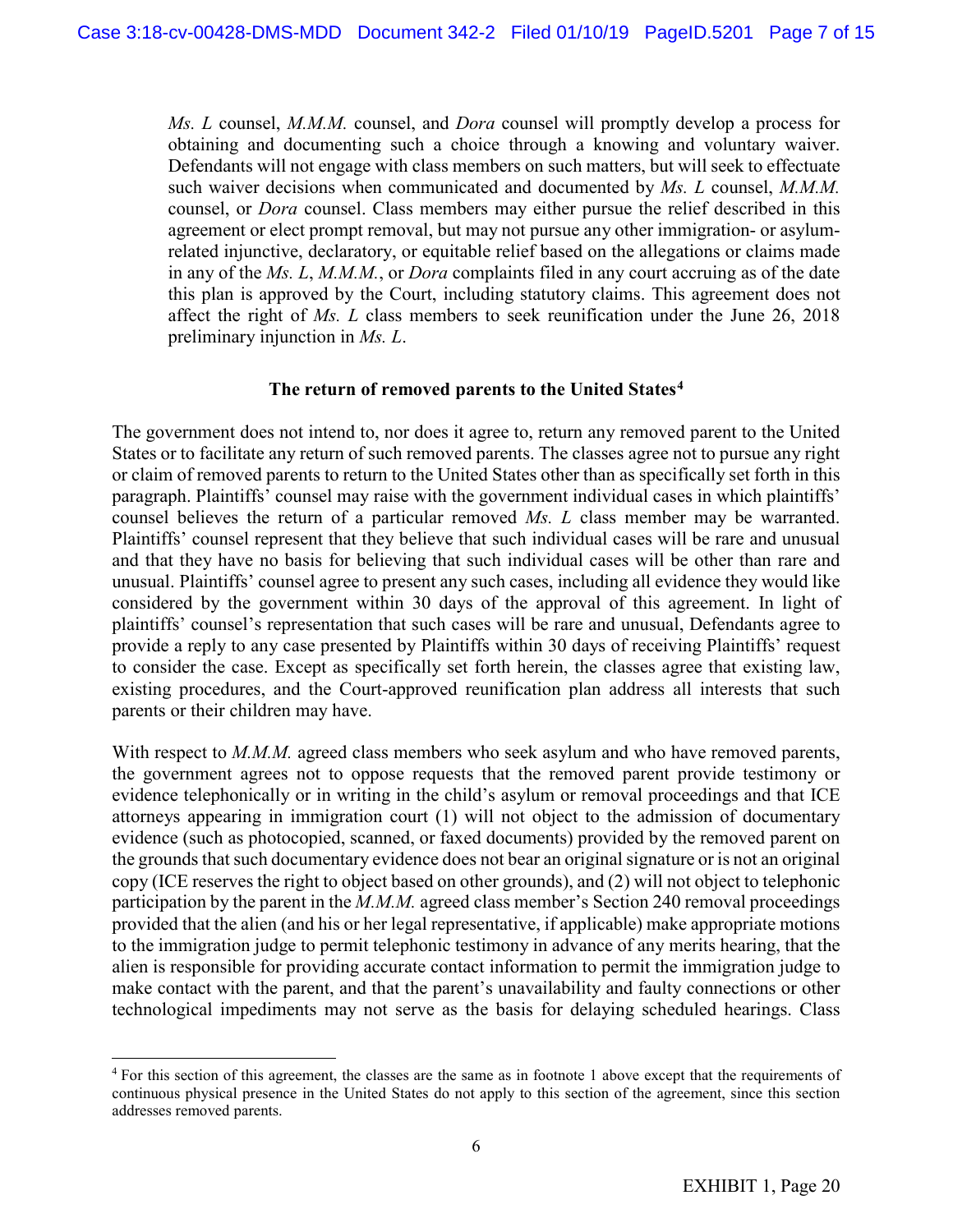members, however, recognize that ICE has no control over the technology or logistics of the Executive Office for Immigration Review.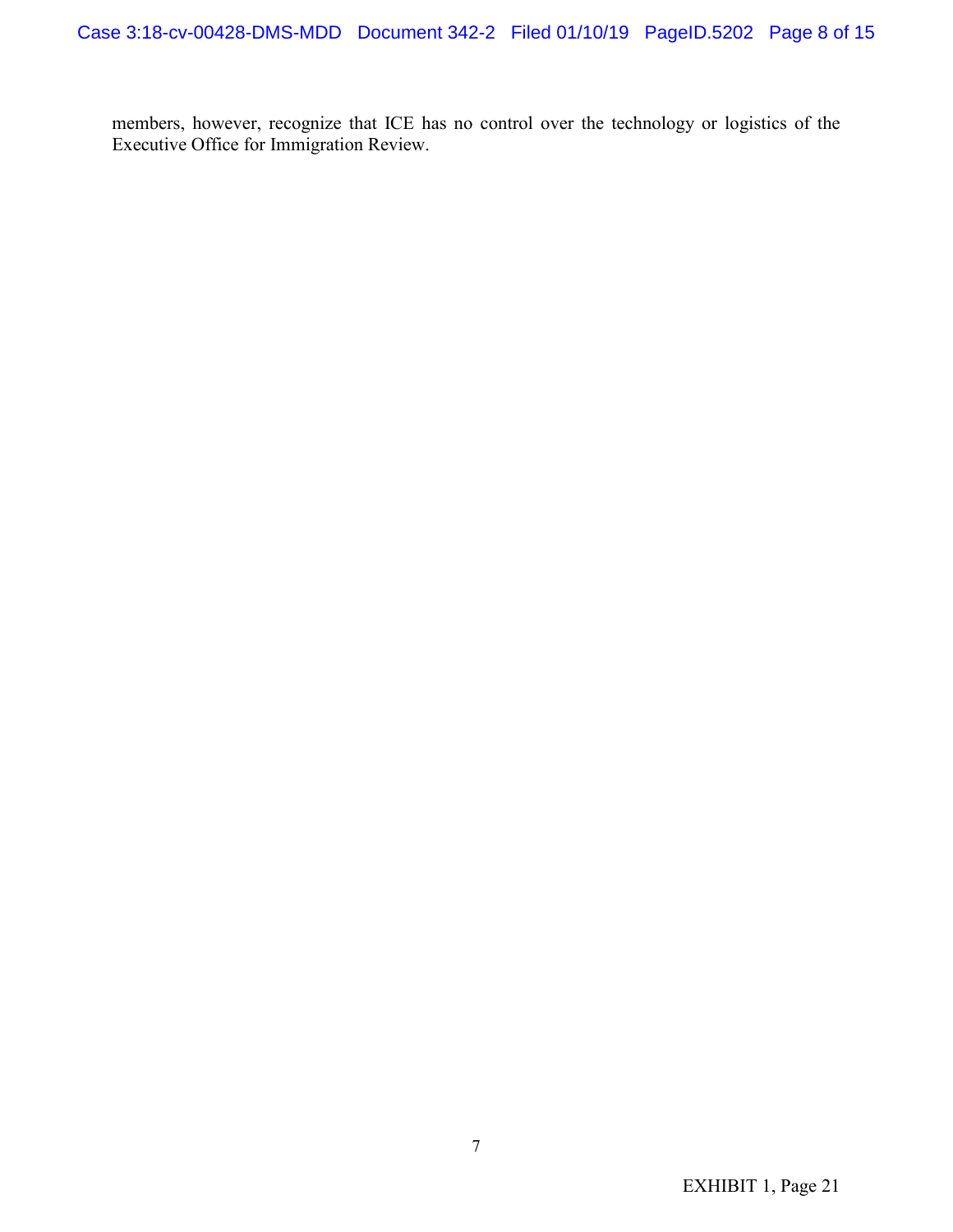Case 3:18-cv-00428-DMS-MDD Document 342-2 Filed 01/10/19 PageID.5203 Page 9 of 15

# EXHIBIT 2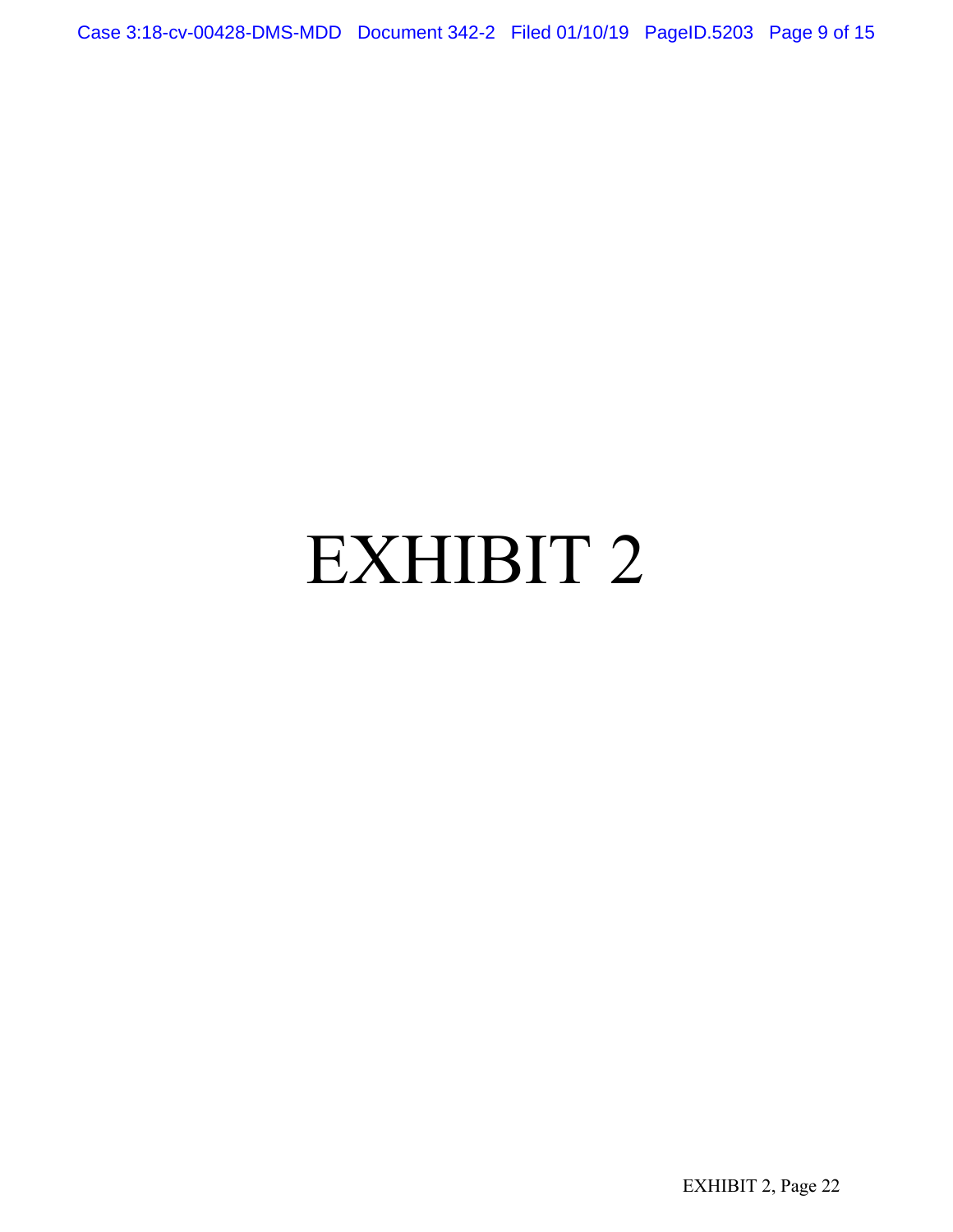# **NOTICE OF PROPOSED SETTLEMENT and SETTLEMENT ELECTION FORM**

#### **If you were separated from your parent(s) or child(ren) at the border, your rights may be affected by a proposed class action settlement.**

A proposed settlement has been reached in class action lawsuits regarding the mechanism by which certain separated parents and children may pursue asylum or other protection in the United States. The lawsuits are *M.M.M. v. Sessions*, Case No. 3:18-cv-1832-DMS (S.D. Cal.), *M.M.M. v. Sessions*, Case No. 1:18-cv-1835-PLF (D.D.C.), *Ms. L. v. ICE*, Case No. 3:18-cv-428-DMS (S.D. Cal.), and *Dora v. Sessions*, Case No. 18-cv-1938 (D.D.C.).

#### **What are these lawsuits about?**

These lawsuits were brought on behalf of parents and children who were separated after being apprehended by the U.S. government at or near the border. The plaintiffs allege that the U.S. government failed to give these parents and children an adequate opportunity to pursue asylum or other protection from removal in the United States. The Judge overseeing the lawsuits temporarily stopped removals of families that were reunited after being separated at the border. The plaintiffs and the U.S. government subsequently agreed to a settlement, which will grant both parents and children access to procedures to seek asylum or other protection from removal in the United States.

#### **Who is included?**

#### **A parent may be a member of the Parent Settlement Class if he or she:**

- Is an adult alien parent who entered the United States at or between designated ports of entry with their child(ren),
- Was detained in immigration custody by the Department of Homeland Security (DHS),
- Has a child who was or is separated from him or her and who was in DHS custody, Office of Refugee Resettlement (ORR) custody, or ORR foster care on or after June 26, 2018,
- Was ordered to be reunified under the Court's Order in *Ms. L. v. U.S. Immigration and Customs Enforcement*, No. 18-428 (S.D. Cal. June 26, 2018); and
- Has been continuously physically present in the United States since June 26, 2018.

**The agreement also reflects the parties' agreement with regard to individuals who fit the parent class description as defined above, but have been removed from the United States, as well as the rights of members of the children class (defined below) whose parents have been removed.**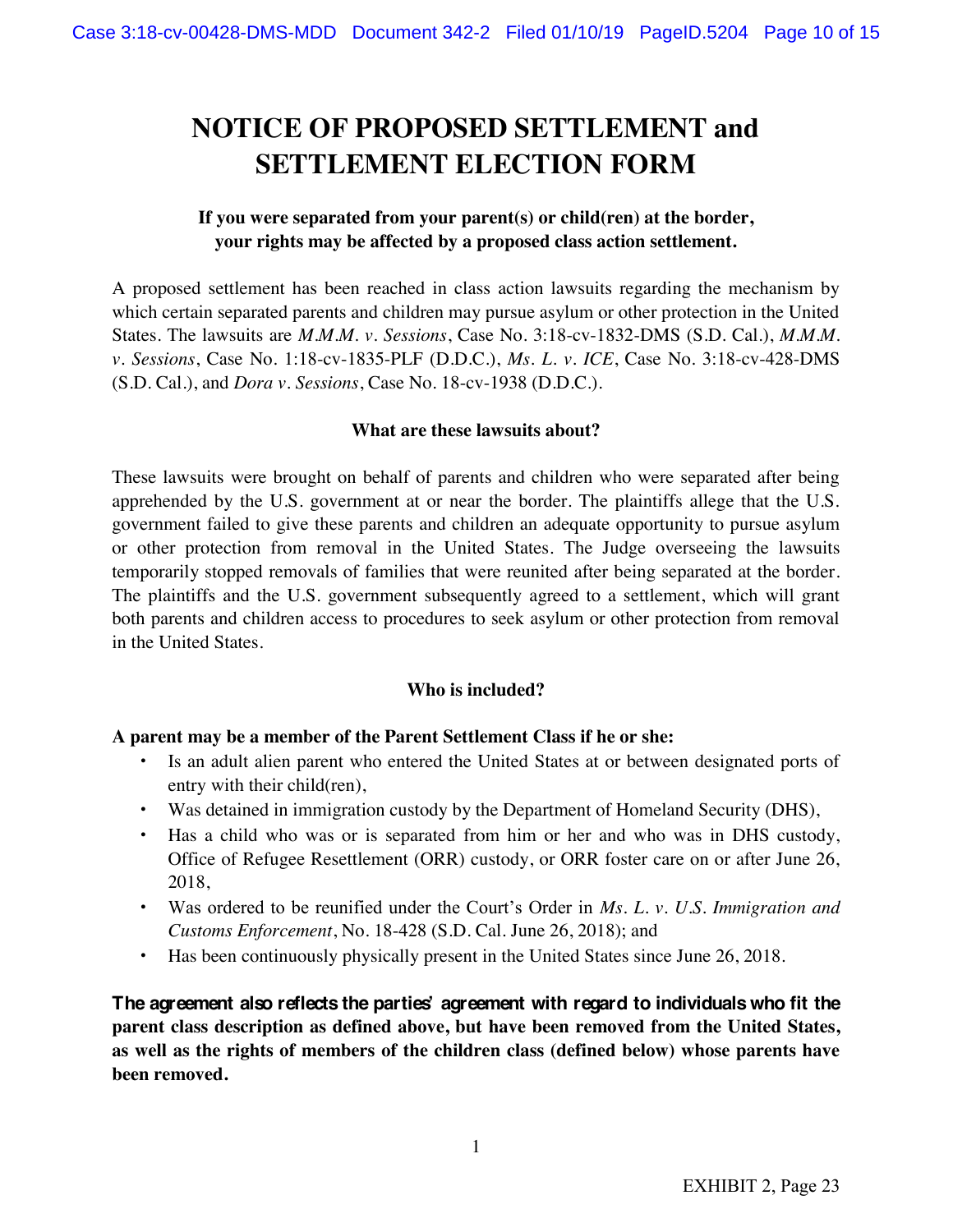#### **A child may be a member of the Child Settlement Class if he or she:**

- Is an alien child under the age of 18 as of the effective date of the agreement, who entered the United States at or between designated ports of entry with an alien parent,
- Was separated from their parent(s),
- Has been or will be reunified with their parent(s) under the preliminary injunction issued in *Ms. L. v. U.S. Immigration and Customs Enforcement*, No. 18-428 (S.D. Cal. June 26, 2018), and
- Has been continuously physically present in the United States since June 26, 2018.

#### **What relief does the settlement provide?**

Among other things, the Settlement Agreement requires that, for parents who initially received a negative credible fear finding and have a final order of expedited removal, the U.S. government will conduct a good faith review of parents' prior credible fear findings, $\frac{1}{1}$  which includes meeting with an asylum officer to present additional information. For the children of such parents who have been issued a Notice to Appear (NTA) or are in removal proceedings, the NTA will be cancelled or the government will move to dismiss the removal proceedings, and the child will be placed into expedited removal along with the parent. The child will also be referred for a credible fear interview if the child expresses a fear of return. If the parent is found to have a credible fear, then both parents and children will be issued a NTA to appear before an immigration judge, where they will be able to pursue asylum or other protection claims before the immigration court. If parents do not receive a positive credible fear finding on review, then the U.S. government will provide their children with their own credible fear interview. If children receive a positive credible fear finding, they and their parents will be issued a NTA to appear before an immigration judge, where they will be able to pursue asylum or other protection claims before the immigration court. Additional or other procedures apply where parents and children have been released from detention, where parents are subject to reinstated or final orders of removal, or where parents already have been removed. The Settlement Agreement does not provide any monetary payments to class members. Parents and children who fall into these categories should read the final Settlement Agreement and/or consult with counsel to understand what rights they may have under the Agreement. If the Settlement Agreement is approved, class members will be prohibited from seeking any additional immigration- or asylum-related injunctive, declaratory, or equitable relief related to allegations made in these lawsuits. All of the terms of the proposed Settlement are subject to Court approval at a "Final Approval Hearing" which is explained below. A copy of the Settlement Agreement is attached to this notice.

<sup>1</sup> "Credible fear" refers to the process by which those individuals subject to expedited removal may seek asylum in the United States, in which an alien in expedited removal who has a fear of returning home is interviewed by a U.S. government asylum officer to determine whether they can establish a credible fear of persecution or torture if they are returned to their home country. If the alien receives a positive credible fear determination, he or she can file an application for asylum before the immigration court.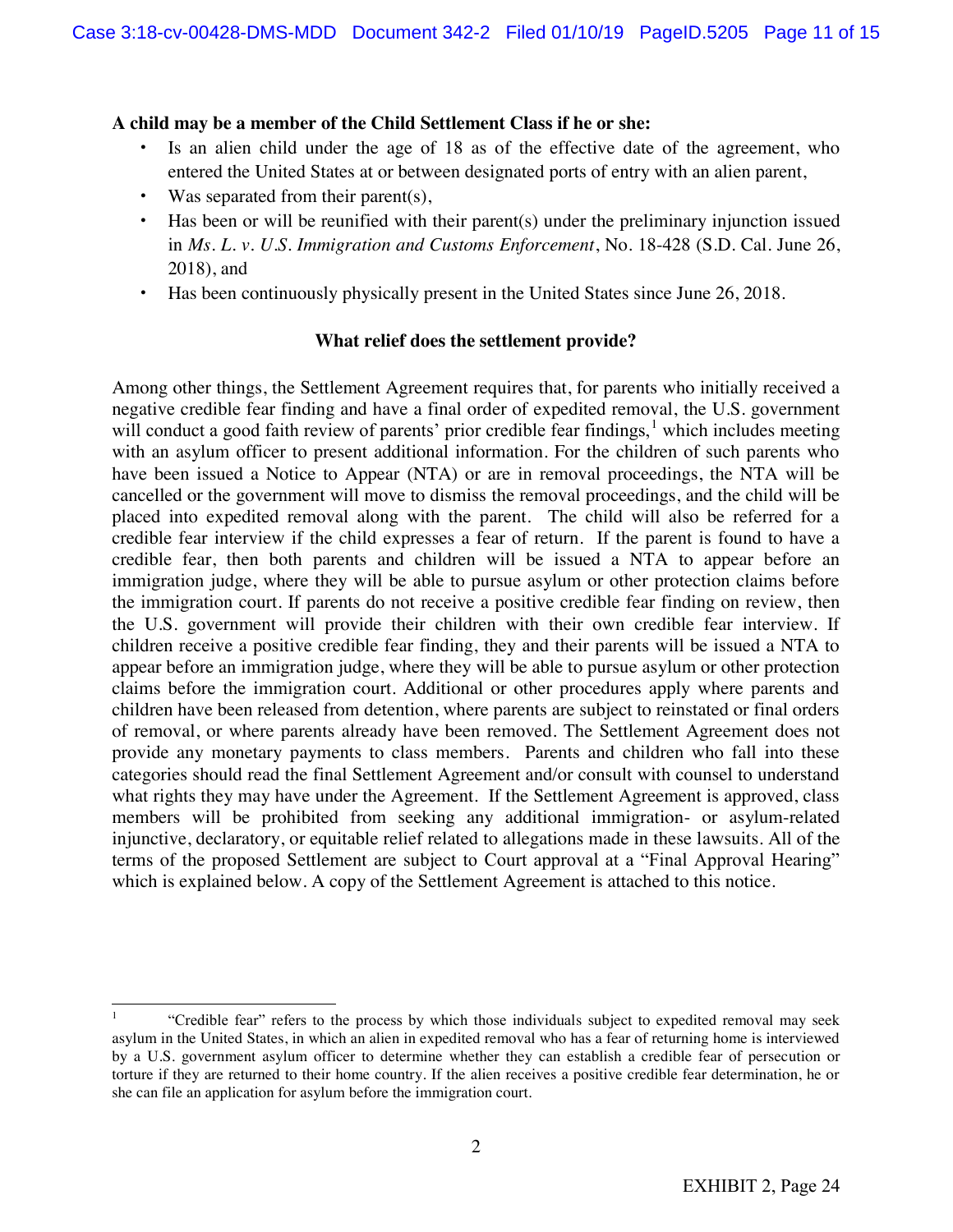#### **You have the right to object to the settlement.**

Although you may waive your rights to seek relief under this Settlement Agreement, you cannot exclude yourself from the settlement. However, you can ask the Court to deny approval by filing an objection. If the Court denies approval, the lawsuits will continue. If that is what you want to happen, you must object. You may object to the proposed settlement in writing. You may also appear at the Final Approval Hearing, either in person or through your own attorney. All written objections and supporting papers must (a) clearly identify the following case names and numbers: *M.M.M. v. Sessions*, Case No. 3:18-cv-1832-DMS (S.D. Cal.) and *Ms. L. v. ICE*, Case No. 3:18-cv-428-DMS (S.D. Cal.), (b) be submitted to the Court either by mailing them to the Class Action Clerk, United States District Court for the Southern District of California, San Diego Courthouse, 333 West Broadway, San Diego, CA 92101, or by filing them in person at any location of the United States District Court for the Southern District of California, and (c) be filed or postmarked on or before November 2, 2018.

#### **When and where will the Court decide whether to approve the settlement?**

The Final Approval Hearing will be held on November 15, 2018, at 10:30 AM (PT) at Courtroom 13A, 13th Floor, Suite 1310, 333 West Broadway, San Diego, CA 92101, to determine the fairness, reasonableness, and adequacy of the proposed Settlement. The date may change without further notice to the class.

#### **Where can I get more information?**

This notice summarizes the proposed settlement. For the precise terms and conditions of the settlement, please see the attached Settlement Agreement, by contacting class counsel identified below, by accessing the Court docket in this case through the Court's Public Access to Court Electronic Records (PACER) system at *https://ecf.casd.uscourts.gov*, or by visiting the office of the Clerk of the Court for the United States District Court for the Southern District of California, San Diego, between 8:30 a.m. and 4:30 p.m., Monday through Friday, excluding Court holidays.

#### **PLEASE DO NOT TELEPHONE THE COURT OR THE COURT CLERK'S OFFICE TO INQUIRE ABOUT THIS SETTLEMENT.**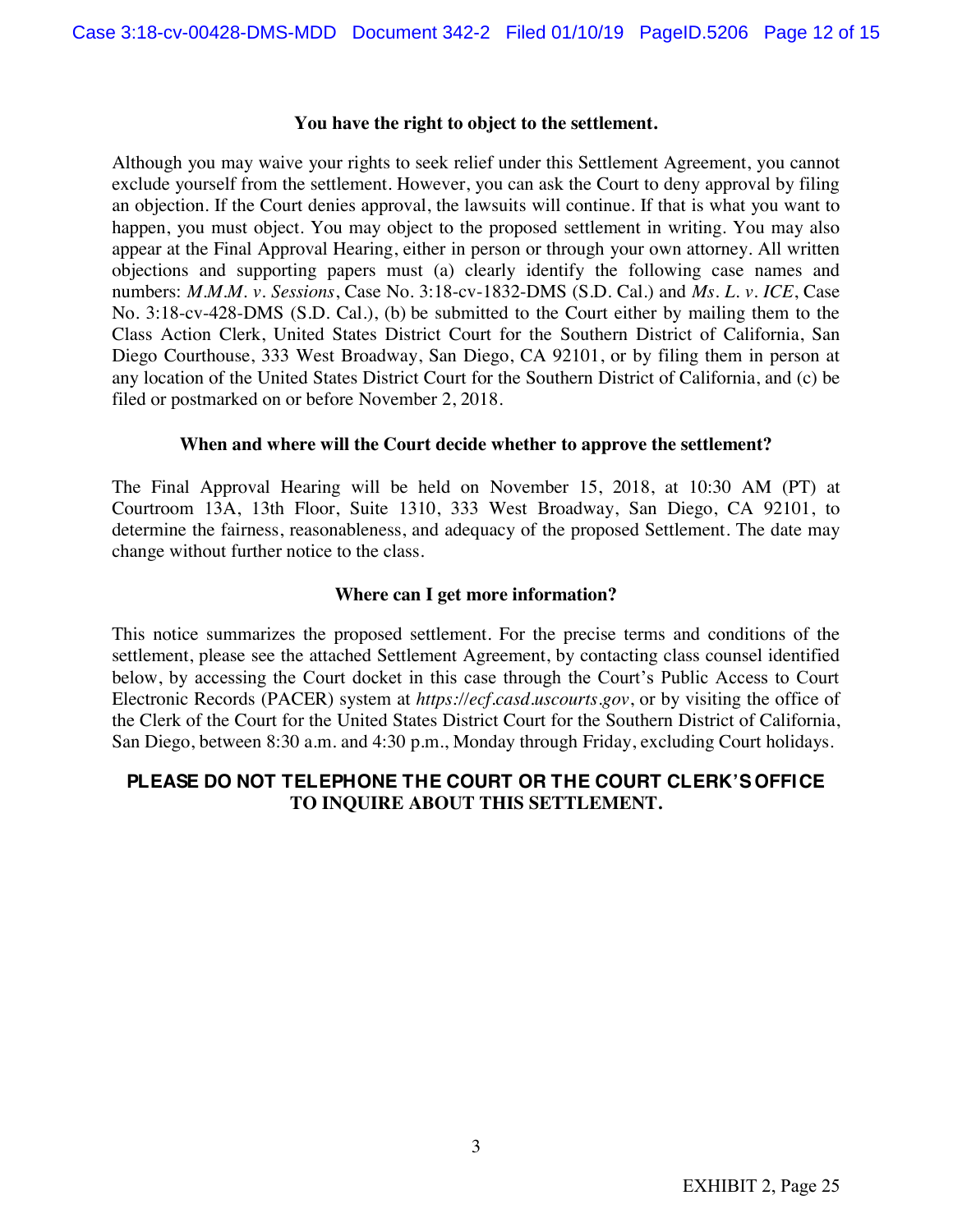#### **Who represents the Classes?**

#### *Proposed Class Counsel for Parent Class (Parents in the United States):*

#### **parentsasylumclass@eversheds-sutherland.com**

Wilson G. Barmeyer Carol T. McClarnon John H. Fleming EVERSHEDS SUTHERLAND (US) LLP 700 Sixth Street NW, Suite 700 Washington, DC 20001 Telephone: (202) 220-8628 Fax: (202) 637-3593

Sirine Shebaya Johnathan Smith MUSLIM ADVOCATES

Simon Y. Sandoval-Moshenberg Sophia Gregg LEGAL AID JUSTICE CENTER

#### *Proposed Class Counsel for Child Class:*

#### **MMMSettlementQuestions@hoganlovells.com**

Justin W. Bernick Zachary W. Best T. Clark Weymouth HOGAN LOVELLS US LLP 555 Thirteenth Street, NW Washington, DC 20004 Telephone: (888) 365-1112 Fax: (202) 637-5910

#### *Proposed Counsel for Removed Parents:*

#### **familyseparation@aclu.org**

Lee Gelernt Judy Rabinovitz Anand Balakrishnan Stephen Kang Spencer Amdur AMERICAN CIVIL LIBERTIES UNION FOUNDATION 125 Broad St. 18th Floor New York, NY 10004 Telephone: (212) 549-2660 Fax: (212) 549-2654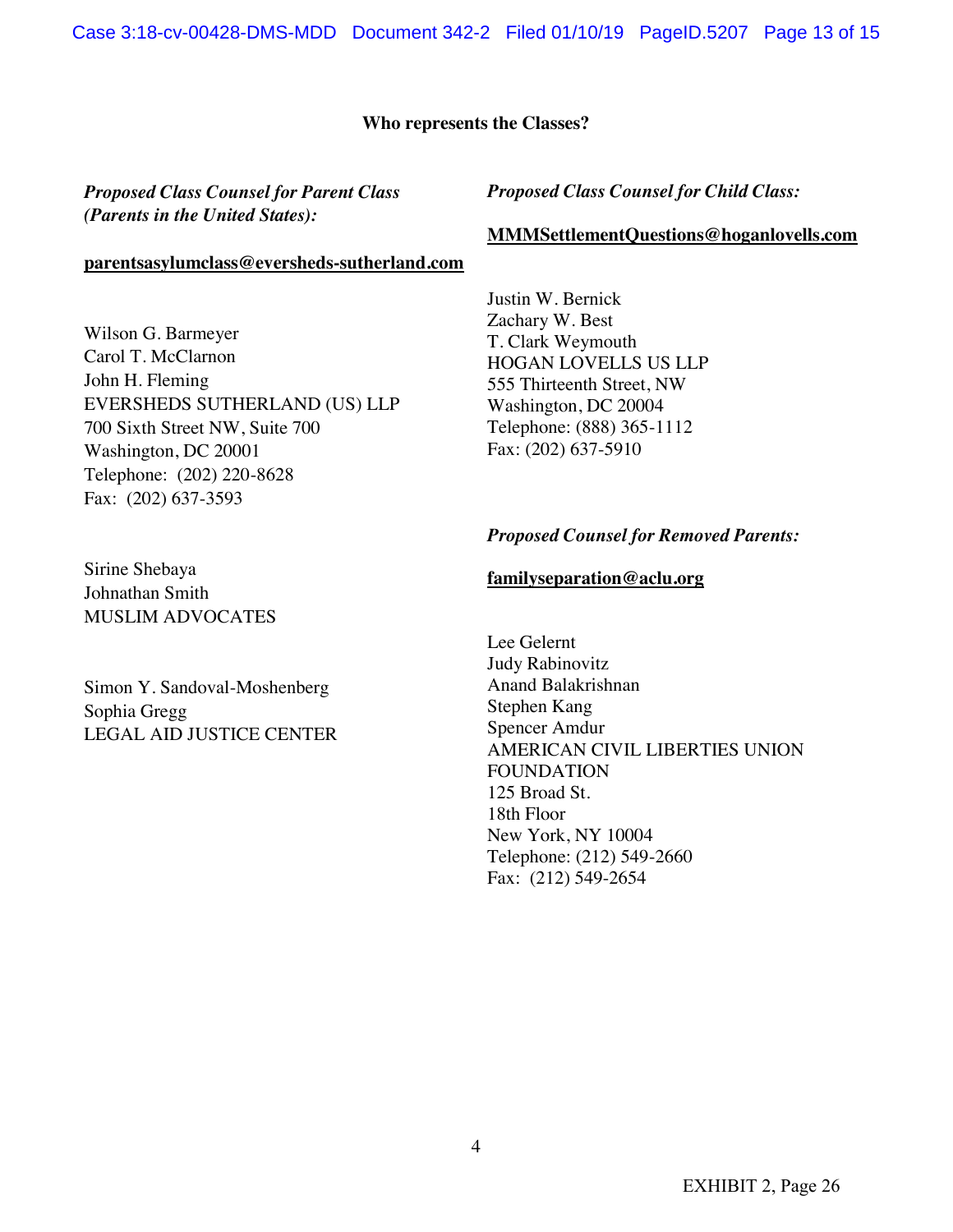#### **You have the right to waive relief under the settlement.**

Parents or children who wish to waive their rights under this Settlement Agreement and be promptly removed to their country of origin, have the right to do so by executing the below form. Any decision to return to your country of origin must be made affirmatively, knowingly, and voluntarily. Failure to return this form will not be construed as a waiver of your rights under the Settlement Agreement.

**Instructions:** This form must be read to the class member in a language that he/she understands. The class member must indicate which option he/she is choosing by signing the appropriate box below. If the class member is a child and lacks capacity or is under age 14, this form must be signed by the child's parent or legal representative. Separate forms must be completed for each family member. *Completed forms must be mailed or emailed to counsel for the appropriate proposed class set forth below.*

**I request to remain in the United States to seek relief from removal.** I understand that the class action settlement does not guarantee that I will receive relief from removal. Name (printed):

**Signature:** \_\_\_\_\_\_\_\_\_\_\_\_\_\_\_\_\_\_\_\_\_\_\_\_\_\_\_\_\_\_\_\_\_

| I am affirmatively, knowingly, and voluntarily requesting removal to my country of origin           |  |  |  |  |
|-----------------------------------------------------------------------------------------------------|--|--|--|--|
| as soon as possible. I understand that I am waiving any rights to remain in the United States to    |  |  |  |  |
| pursue the procedures set forth in the settlement, including any right to apply for asylum or other |  |  |  |  |
| protection from removal.                                                                            |  |  |  |  |

| Name (printed): |  |
|-----------------|--|
|-----------------|--|

| Signature: |  |
|------------|--|
|            |  |

#### **Your Information:**

| Parent(s)/child(ren) address:<br>Parent(s)/child(ren) telephone number: |  |  |  |
|-------------------------------------------------------------------------|--|--|--|

**Attorney Certification:** I represent \_\_\_\_\_\_\_\_\_\_\_\_\_\_\_\_\_\_\_\_ (name) in his/her immigration proceedings. I have advised him/her (and/or his/her parent or legal representative) of his/her rights under the proposed class action settlement in  $\qquad \qquad$  (language).

| Attorney signature: |  |  |
|---------------------|--|--|
|                     |  |  |
| Date:               |  |  |
| Attorney telephone: |  |  |
| Attorney address:   |  |  |